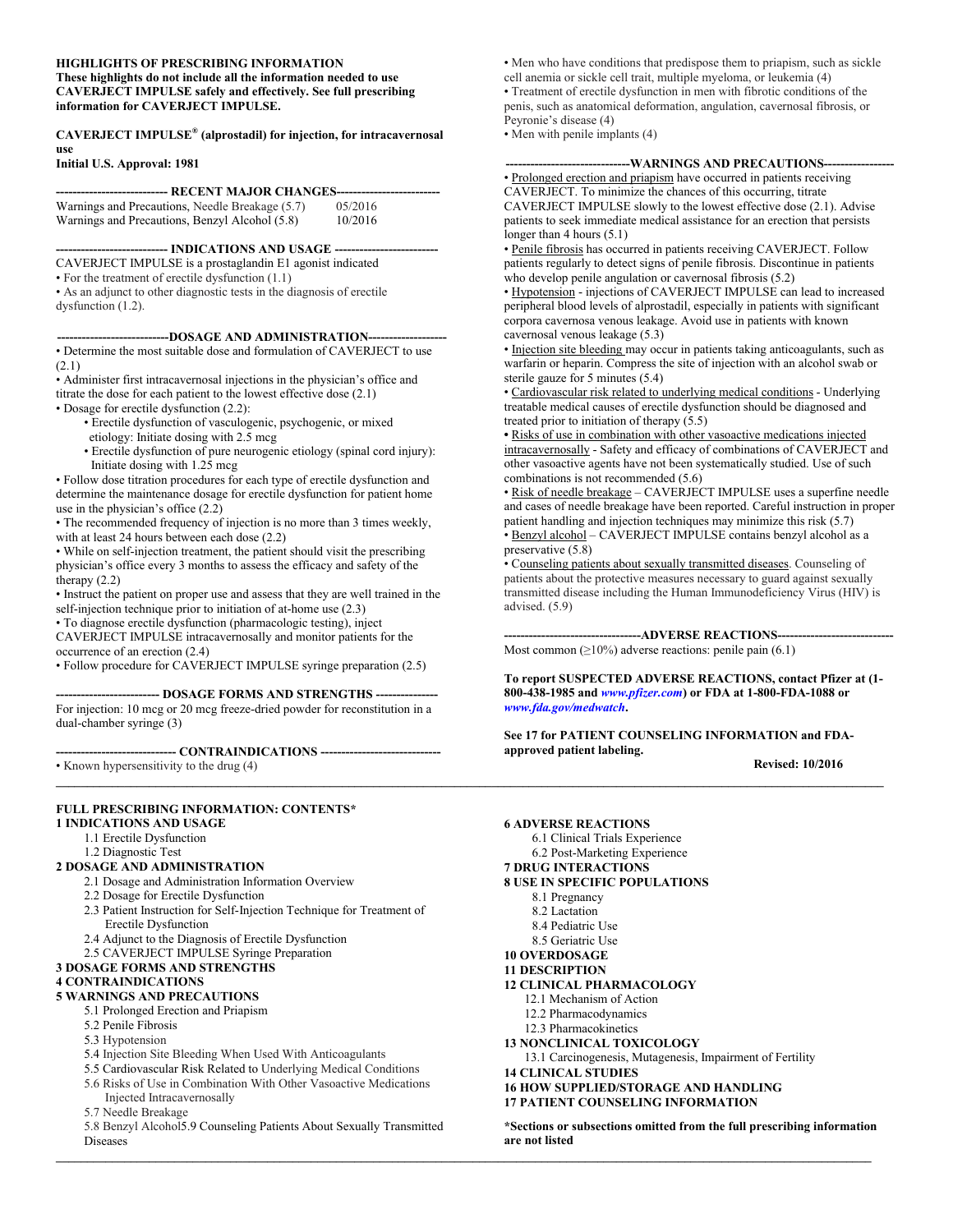# **FULL PRESCRIBING INFORMATION**

# **1 INDICATIONS AND USAGE**

# **1.1 Erectile Dysfunction**

CAVERJECT IMPULSE is indicated for the treatment of erectile dysfunction.

# **1.2 Diagnostic Test**

CAVERJECT IMPULSE is indicated as an adjunct to other diagnostic tests in the diagnosis of erectile dysfunction.

# **2 DOSAGE AND ADMINISTRATION**

# **2.1 Dosage and Administration Information Overview**

- Determine the most suitable dose and formulation of CAVERJECT (CAVERJECT IMPULSE or CAVERJECT Sterile Powder) for each patient.
- Administration of the first injections of CAVERJECT IMPULSE should be done in the physician's office by medically trained personnel.
- Carefully titrate the dose of CAVERJECT IMPULSE for each patient to the lowest effective dose.
- The site of injection is usually along the dorso-lateral aspect of the proximal third of the penis.
- Wipe the intended injection site with an alcohol swab prior to injection.
- Avoid visible veins during injection.
- Alternate the side of the penis that is injected and the site of injection.
- Compress the site of injection with an alcohol swab or sterile gauze for 5 minutes.
- CAVERJECT IMPULSE is intended for single use only and should be discarded after use.
- Safety and efficacy of CAVERJECT doses greater than 60 mcg have not been established.

# **2.2 Dosage for Erectile Dysfunction**

Starting Dosage for Erectile Dysfunction of Vasculogenic, Psychogenic, or Mixed Etiology.

Initiate dosing with 2.5 mcg of alprostadil. If there is a partial response at 2.5 mcg, the dose may be increased to 5 mcg within 1 hour. During titration, no more than 2 doses should be given within a 24-hour period. The optimal dose should produce an erection suitable for intercourse that does not exceed a duration of 1 hour. The patient must stay in the physician's office until complete detumescence occurs.

If additional titration is required, doses in increments of 5 to 10 mcg may be given at least 24 hours apart. Repeat the titration as necessary until the optimal dose is achieved.

Starting Dosage for Erectile Dysfunction of Pure Neurogenic Etiology (Spinal Cord Injury):

Initiate dosing with 1.25 mcg of alprostadil using CAVERJECT Sterile Powder. If there is a partial response, the dose may be increased to 2.5 mcg within 1 hour. No more than 2 doses during initial titration should be given within a 24-hour period. The optimal dose should produce an erection suitable for intercourse that does not exceed a duration of 1 hour. The patient must stay in the physician's office until complete detumescence occurs.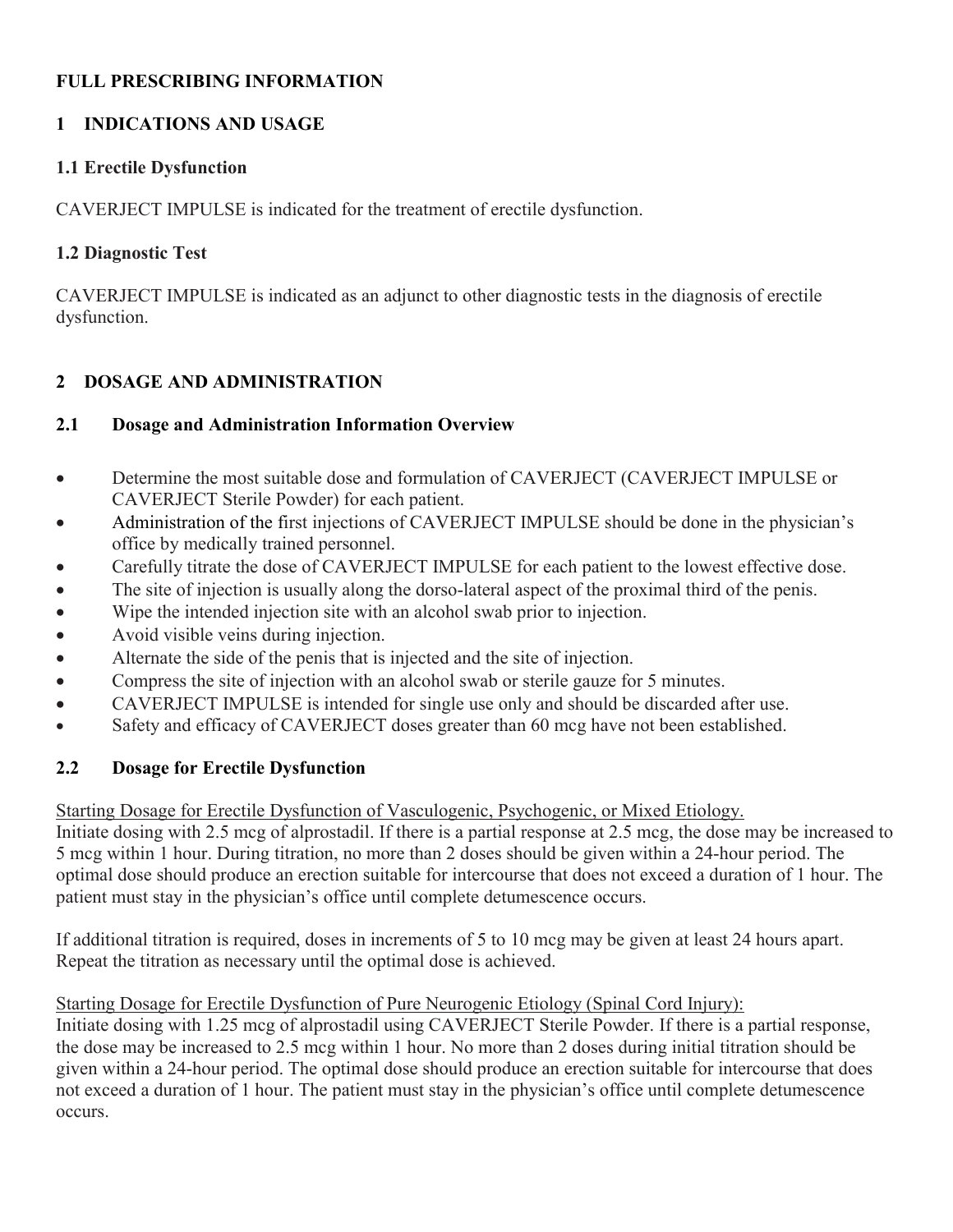If additional titration is required, a dose of 5 mcg may be given during the next 24 hours. Thereafter, doses in increments of 5 mcg may be given at least 24 hours apart until the optimal dose is reached.

# Maintenance Dosage for Erectile Dysfunction for Patient Home Use:

Once the dose of CAVERJECT IMPULSE has been determined in the physician's office, additional dose adjustment may be required after consultation with the physician. Adjust the dose in accordance with the titration guidelines described above. The recommended frequency of injection is no more than 3 times weekly, with at least 24 hours between each dose.

While on self-injection treatment, it is recommended that the patient visit the prescribing physician's office every 3 months to assess the efficacy and safety of the therapy and to adjust the dose of CAVERJECT IMPULSE, if needed.

# **2.3 Patient Instruction for Self-Injection Technique for Treatment of Erectile Dysfunction**

Instruct the patient on proper use and assess that they are well trained in the self-injection technique prior to initiation of at-home use. Advise the patient to read the Patient Information and Instructions for Use for detailed instructions on use of the product (*see FDA-approved patient labeling [Patient Information and Instructions for Use]*).

# **2.4 Adjunct to the Diagnosis of Erectile Dysfunction**

To diagnose erectile dysfunction (pharmacologic testing), inject CAVERJECT IMPULSE intracavernosally and monitor patients for the occurrence of an erection. Extensions of this testing are the use of CAVERJECT as an adjunct to laboratory investigations, such as duplex or Doppler imaging. For any of these tests, use a single dose of CAVERJECT IMPULSE that induces a rigid erection.

# **2.5 CAVERJECT IMPULSE Syringe Preparation**

1. Select the CAVERJECT IMPULSE syringe based upon dose to be administered.

| <b>Syringe</b><br><b>Strength</b> | Reconstituted<br><b>Concentration</b> | <b>Dosages Available for Delivery</b><br>after Reconstitution |                |                   |                 |
|-----------------------------------|---------------------------------------|---------------------------------------------------------------|----------------|-------------------|-----------------|
| $10 \text{ mg}$                   | $10 \text{~mcg}/0.5 \text{~mL}$       | $2.5 \text{~meq}$                                             | $5 \text{ mc}$ | $7.5 \text{~meq}$ | $10 \text{ mg}$ |
| $20 \text{ mcg}$                  | $20 \text{~mcg}/0.5 \text{~mL}$       | 5 meg                                                         | l 0 mcg        | $15 \text{ mcg}$  | $20$ mcg        |

- 2. Open the sealed plastic tray. Remove the syringe, the needle assembly, and the alcohol swabs from the tray. The syringe has a dose window and a plunger. The needle assembly is a sealed unit that contains the outer protective cap, the inner protective cap, and the superfine needle.
- 3. Use the alcohol swab to wipe the rubber membrane at the tip of the syringe. Pick up the needle assembly, grasp the paper tab, and peel off the paper cover (the lid).
- 4. Hold the needle assembly by the cap and press the needle assembly onto the tip of the syringe. Turn it clockwise until the needle assembly is firmly locked into place.
- 5. Remove the outer protective cap from the needle by twisting it clockwise. Do not yet remove the inner protective cap, the thin plastic tube that directly covers the needle.
- 6. Hold the syringe system with the needle pointing upward. The plunger rod should still be in the fully extended position, with all of the threads visible. Slowly rotate the plunger rod clockwise until it goes all the way in and stops. Do not push on the plunger while trying to rotate it.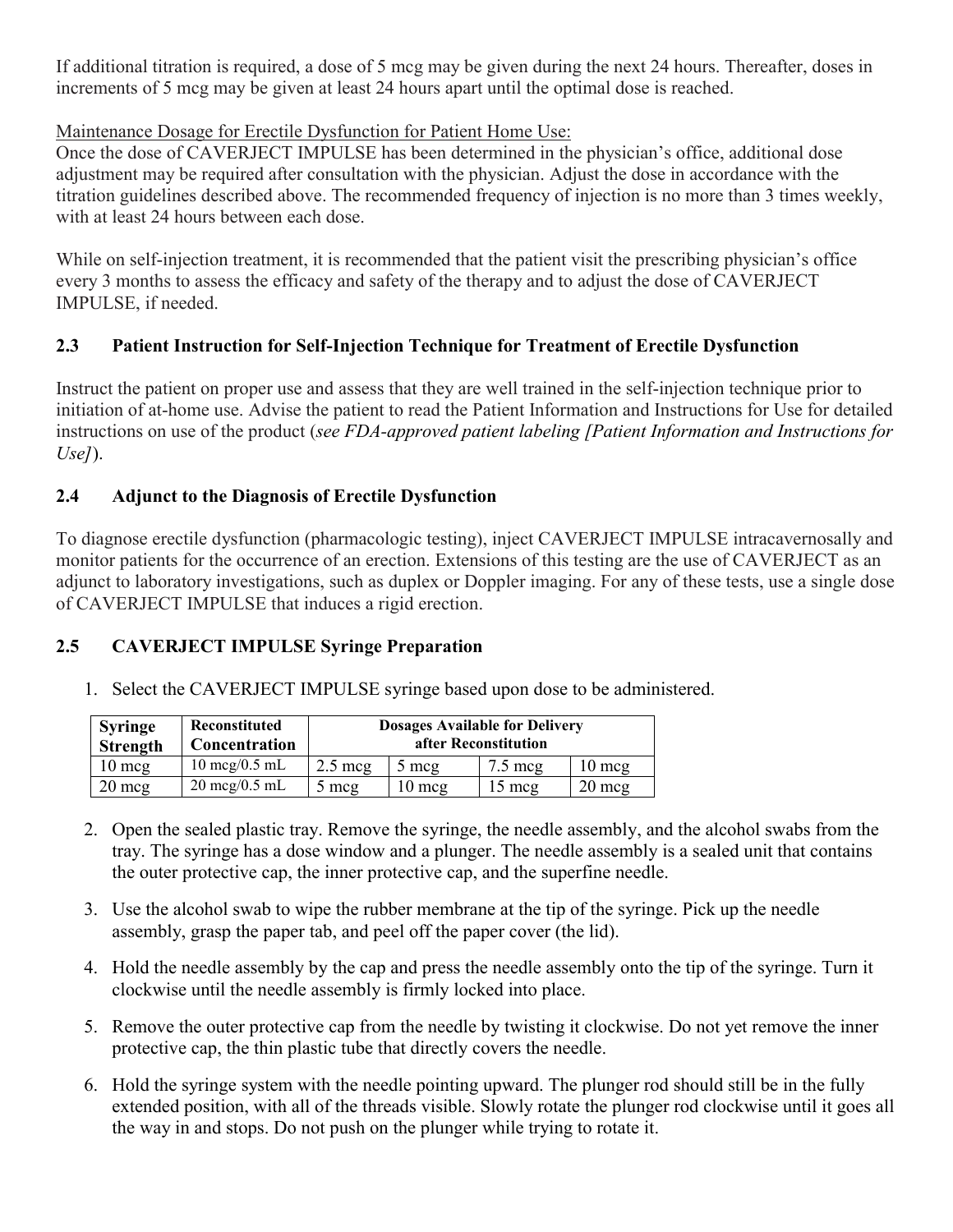- 7. Turn the syringe upside down several times to make sure the solution is evenly mixed. The solution should be clear. Parenteral drug products should be inspected visually for particulate matter and discoloration prior to administration. The product should not be used if particulate matter or discoloration are present.
- 8. Hold the syringe with the needle upward and carefully remove the inner protective cap from the needle. Lightly tap the glass cartridge a few times with your finger until any large bubbles disappear up into the tip. With the syringe pointed upward, push in the plunger rod until it stops to push any air out.
- 9. To set the dose: locate the dose window on the syringe and then slowly turn the plunger rod clockwise until the correct dose number appears in the center of the window. The syringe is now ready for use. If you pass the correct number, keep turning the plunger in the same direction until the correct number comes around again – do not try to turn it backward.
- 10. After reconstitution, the syringe should be used within 24 hours when stored between 36-77 $\degree$ F (2 $\degree$ C to 25°C). Do not freeze. CAVERJECT IMPULSE is for single use only. Discard the injection delivery system and any remaining solution after use.

# **3 DOSAGE FORMS AND STRENGTHS**

Caverject Impulse (alprostadil) for injection contains sterile, freeze-dried alprostadil for reconstitution and sterile bacteriostatic water in a prefilled dual chamber glass cartridge. It is available in 10 mcg and 20 mcg strengths.

# **4 CONTRAINDICATIONS**

CAVERJECT IMPULSE should not be used:

- in men who have a known hypersensitivity to the drug *[see Adverse Reactions (6.1)]*
- in men who have conditions that predispose them to priapism, such as sickle cell anemia or sickle cell trait, multiple myeloma, or leukemia *[see Warnings and Precautions (5.1)]*
- for the treatment of erectile dysfunction in men with fibrotic conditions of the penis, such as anatomical deformation, angulation, cavernosal fibrosis, or Peyronie's disease *[see Warnings and Precautions (5.2)]*
- in men with penile implants.

# **5 WARNINGS AND PRECAUTIONS**

# **5.1 Prolonged Erection and Priapism**

Prolonged erection defined as erection lasting between 4 to 6 hours in duration occurred in 4% of 1,861 patients treated up to 18 months in studies of CAVERJECT Sterile Powder. The incidence of priapism (erections lasting more than 6 hours in duration) was 0.4%. In the event of an erection that persists longer than 4 hours, the patient should seek immediate medical assistance. If priapism is not treated immediately, penile tissue damage and permanent loss of potency may result.

To minimize the chances of prolonged erection or priapism, CAVERJECT IMPULSE should be titrated slowly to the lowest effective dose *[*see *Dosage and Administration (2.1].* In addition, do not use CAVERJECT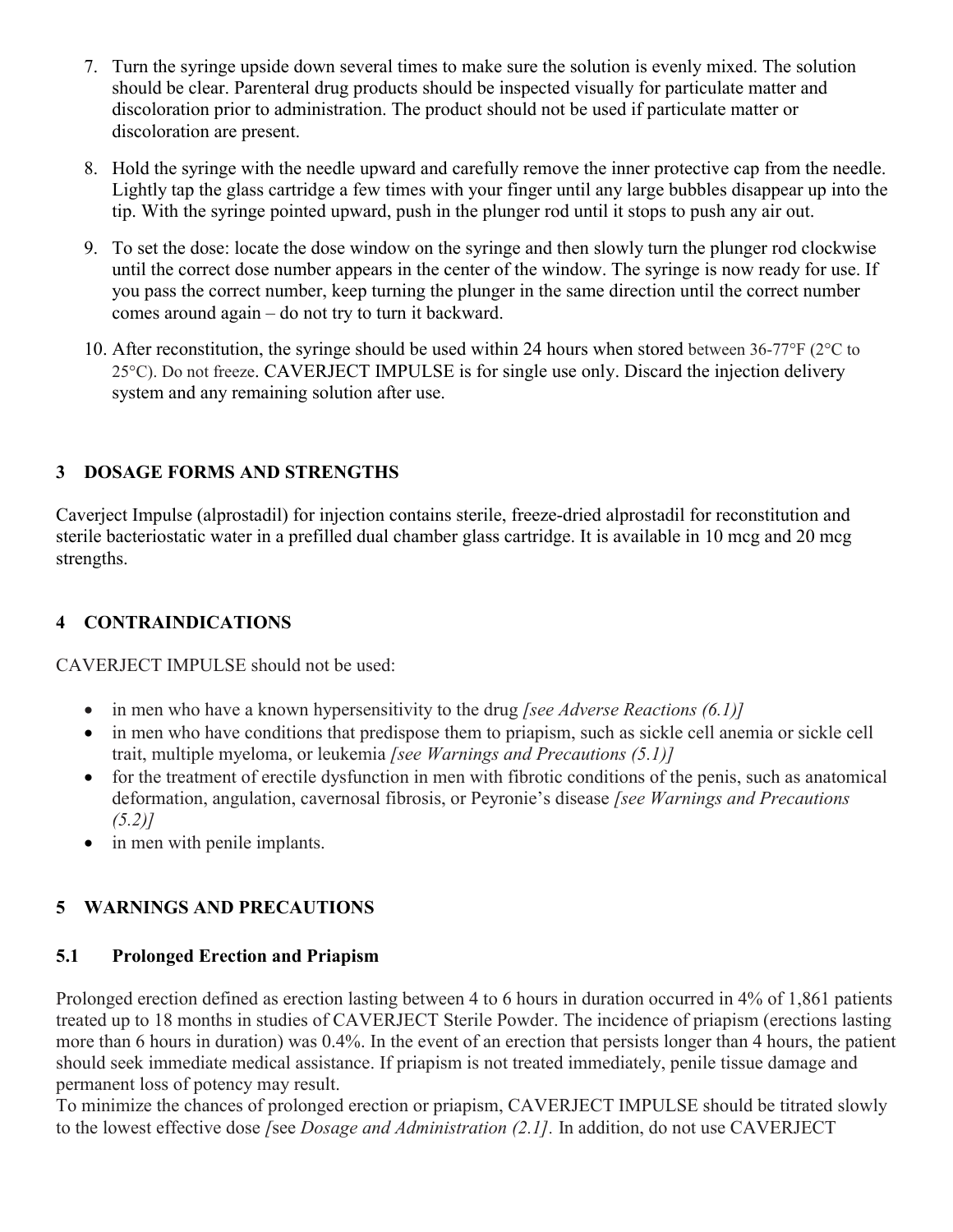IMPULSE in patients who have conditions that predispose them to priapism, such as sickle cell anemia or sickle cell trait, multiple myeloma, or leukemia *[see Contraindications (4*)*]*.

# **5.2 Penile Fibrosis**

The overall incidence of penile fibrosis, reported in clinical studies with CAVERJECT Sterile Powder was 3%. In one self-injection clinical study where duration of use was up to 18 months, the incidence of penile fibrosis was 7.8%.

Physical examination of the penis, should be performed periodically to detect signs of penile fibrosis. Treatment with CAVERJECT IMPULSE should be discontinued in patients who develop penile angulation or cavernosal fibrosis.

# **5.3 Hypotension**

Intracavernous injections of CAVERJECT IMPULSE can increase peripheral blood levels of alprostadil which can result in hypotension. Avoid use of CAVERJECT IMPULSE in patients with known cavernosal venous leakage.

# **5.4 Injection Site Bleeding When Used With Anticoagulants**

Patients on anticoagulants, such as warfarin or heparin, may have increased propensity for injection site bleeding after intracavernosal injection with CAVERJECT IMPULSE. Compress the site of injection with an alcohol swab or sterile gauze for 5 minutes.

# **5.5 Cardiovascular Risk Related to Underlying Medical Conditions**

There is a potential for cardiac risk of sexual activity in patients with preexisting cardiovascular disease. Therefore, treatments for erectile dysfunction, including CAVERJECT IMPULSE, generally should not be used in men for whom sexual activity is inadvisable because of their underlying cardiovascular status. In addition, the evaluation of erectile dysfunction should include a determination of potential underlying causes and the identification of appropriate treatment following a complete medical assessment.

# **5.6 Risks Of Use in Combination With Other Vasoactive Medications Injected Intracavernosally**

The safety and efficacy of combinations of CAVERJECT IMPULSE and other vasoactive agents injected intracavernosally have not been established in clinical studies. The risks of prolonged erection, priapism, and hypotension may be increased.

# **5.7 Needle Breakage**

CAVERJECT IMPULSE uses a superfine (29 gauge) needle for administration. As with all superfine needles, the possibility of needle breakage exists and cases of needle breakage have been reported. Needle breakage, with a portion of the needle remaining in the penis, has been reported and, in some cases, required hospitalization and surgical removal. Careful instruction in proper patient handling and injection techniques may minimize the potential for needle breakage.

# **5.8 Benzyl Alcohol**

The preservative benzyl alcohol contained in CAVERJECT IMPULSE has been associated with serious adverse events, including the "gasping syndrome", and death in pediatric patients. The minimum amount of benzyl alcohol at which toxicity may occur is not known. The risk of benzyl alcohol toxicity depends on the quantity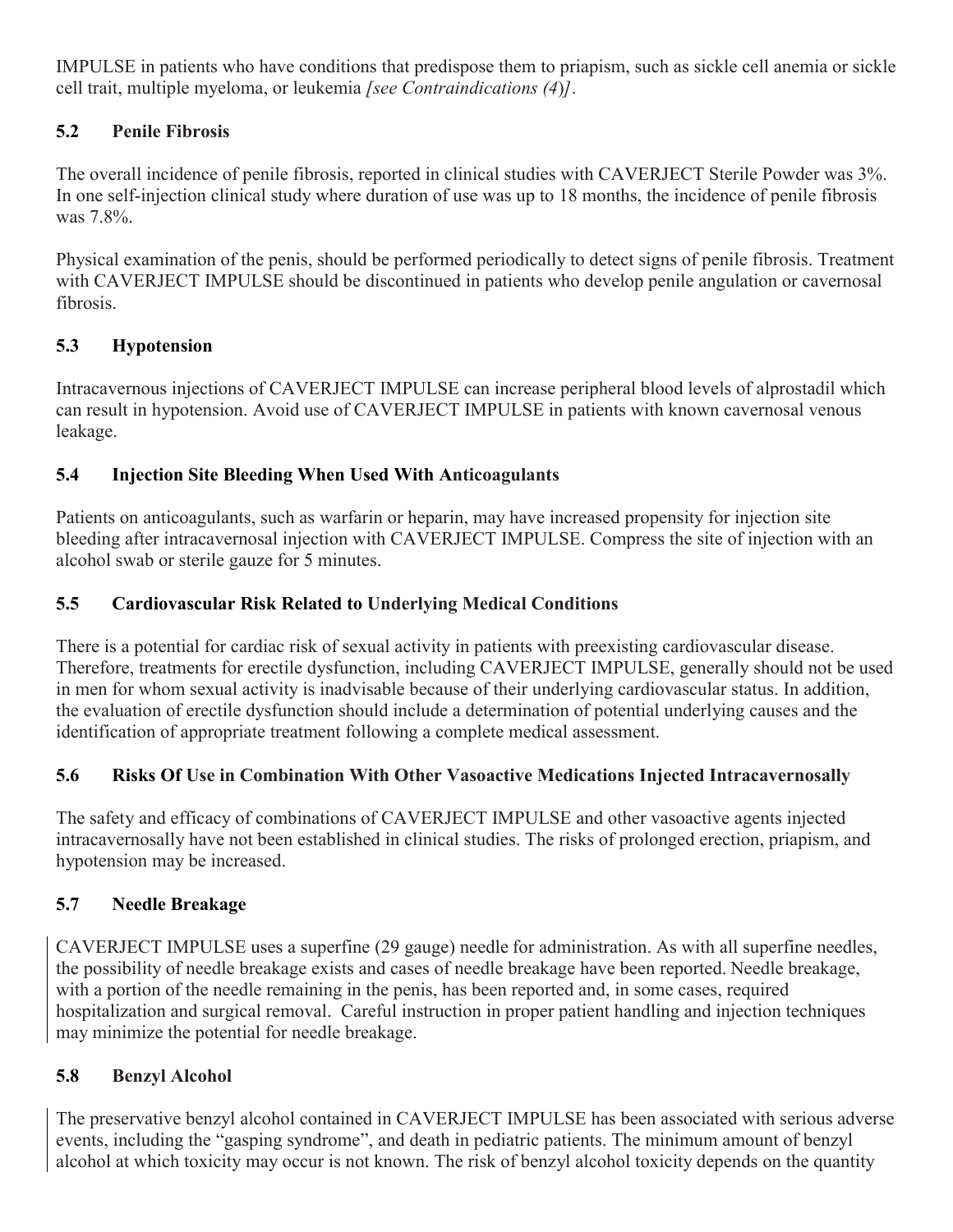administered and the liver and kidneys' capacity to detoxify the chemical. Premature and low-birth weight infants may be more likely to develop toxicity. CAVERJECT IMPULSE is not indicated for pediatric patients.

# **5.9 Counseling Patients About Sexually Transmitted Diseases**

The use of CAVERJECT IMPULSE offers no protection against sexually transmitted diseases. Counseling of patients about the protective measures necessary to guard against sexually transmitted diseases, including the Human Immunodeficiency Virus (HIV) is advised.

# **6 ADVERSE REACTIONS**

The following are discussed in more detail in other sections of the labeling:

- Prolonged Erection and Priapism *[see Warnings and Precautions (5.1)]*
- Penile Fibrosis *[see Warnings and Precautions (5.2)]*

# **6.1 Clinical Trials Experience**

Because clinical trials are conducted under widely varying conditions, adverse reaction rates observed in the clinical trials of a drug cannot be directly compared to rates in the clinical trials of another drug and may not reflect the rates observed in clinical practice.

CAVERJECT IMPULSE was evaluated in 87 patients in an open-label crossover study of 6 weeks treatment duration that compared the formulation of alprostadil for injection contained in CAVERJECT IMPULSE with the formulation contained in CAVERJECT Sterile Powder. Doses used in this study ranged from 2.5 mcg to 20 mcg. Adverse reactions reported for the CAVERJECT IMPULSE formulation included: penis disorder  $(4.6\%)$ , prolonged erection  $(1.1\%)$ , injection site erythema  $(1.1\%)$ , rash  $(1.1\%)$ , dizziness  $(1.1\%)$ , and hematospermia (1.1%). Penis disorder included penile pain, post-injection pain, and pain with erection.

CAVERJECT IMPULSE was also evaluated in 63 patients in a single-dose, double-blind, crossover study that compared CAVERJECT IMPULSE with CAVERJECT Sterile Powder. Doses used in this study ranged from 2.5 mcg to 20 mcg. Adverse reactions reported for the CAVERJECT IMPULSE formulation included: penile pain  $(1.6\%)$  and pruritus  $(1.6\%)$ .

In addition to the adverse reactions observed for CAVERJECT IMPULSE in these two studies, the following adverse reactions have been reported in clinical studies of CAVERJECT Sterile Powder:

Local Adverse Reactions: Local adverse reactions derived from 1861 patients in clinical studies of CAVERJECT Sterile Powder, including an 18-month, open-label study, are shown in Table 1.

#### **Table 1. Local Adverse Reactions Reported by ≥ 1% of Patients Treated with CAVERJECT Sterile Powder for up to 18 Months**

| Penile pain               | 37%   |
|---------------------------|-------|
| Prolonged erection        | $4\%$ |
| Penile fibrosis           | 3%    |
| Injection site hematoma   | 3%    |
| Penis disorder*           | 3%    |
| Injection site ecchymosis | $2\%$ |
| Penile rash               | $1\%$ |
| Penile edema              | $1\%$ |

\* Penis disorder includes: numbness, irritation, sensitivity, pruritus, erythema, skin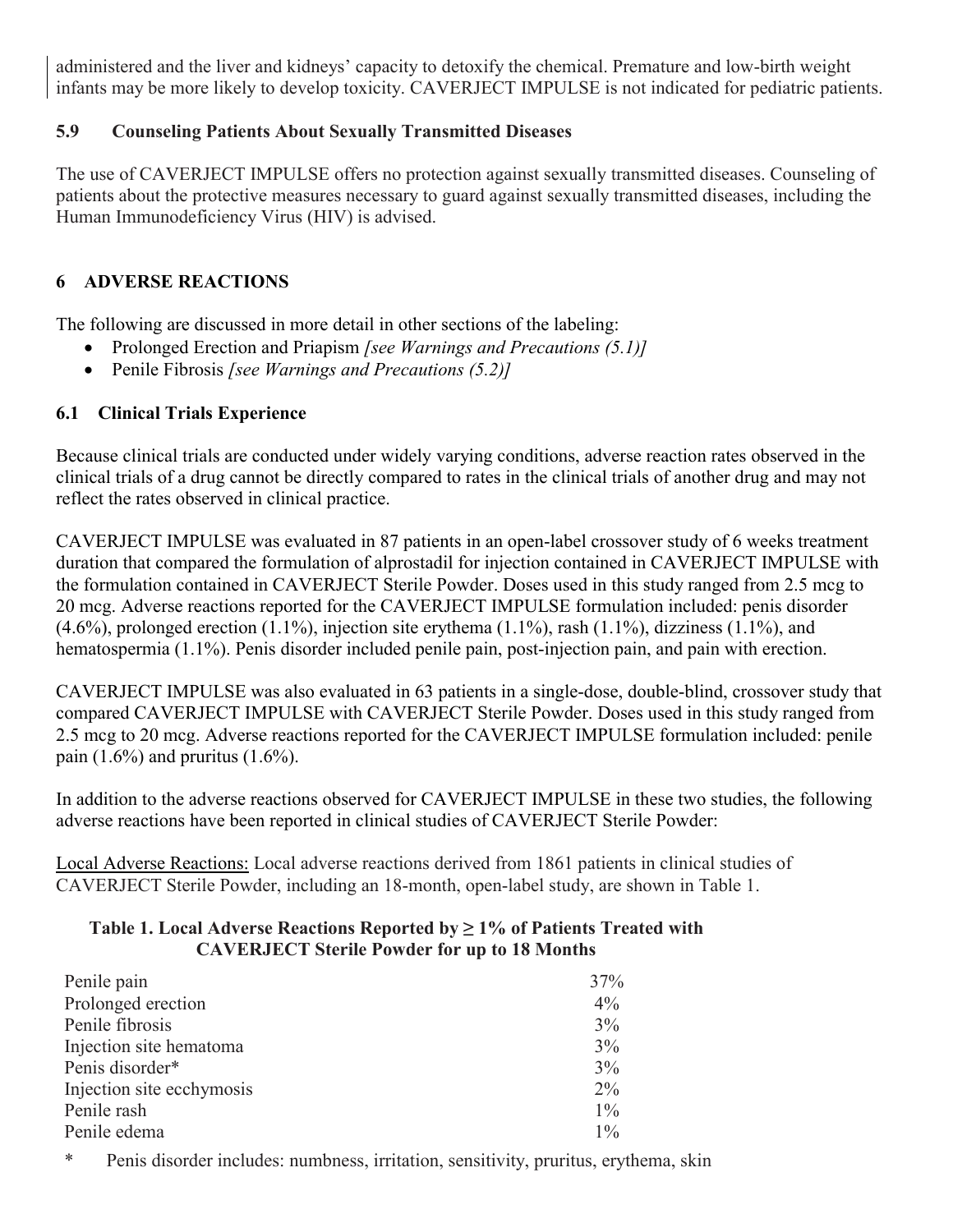tear, discoloration, itching.

The following local adverse reactions were reported in  $\leq 1\%$  of patients: injection site hemorrhage, injection site inflammation, injection site itching, injection site swelling, injection site edema, urethral bleeding, penile warmth, numbness, irritation, sensitivity, pruritus, erythema, painful erection, and abnormal ejaculation.

In these studies, no local adverse reactions were reported in the 294 patients who received placebo, except for penile pain (2%).

*Penile Pain:* In the majority of the cases, penile pain was rated mild or moderate in intensity. Three percent of patients discontinued treatment because of penile pain

*Prolonged Erection/Priapism:* Prolonged erection was defined as an erection that lasted for 4 to 6 hours; priapism was defined as an erection that lasted 6 hours or longer. In clinical studies, the frequency of prolonged erection after intracavernosal administration of CAVERJECT Sterile Powder was 4%, while the frequency of priapism was 0.4% *[see Warnings and Precautions (5.1)].*

*Penile Hematoma/Ecchymosis:* In clinical studies the frequency of penile hematoma and ecchymosis was 3% and 2%, respectively.

Systemic Adverse Reactions: Systemic adverse reactions reported by  $\geq 1\%$  of subjects in clinical studies of CAVERJECT Sterile Powder included: dizziness (1%).

The following systemic adverse reactions, were reported in < 1% of patients: testicular pain, scrotal edema, hematuria, pelvic pain, hypotension, vasodilation, vasovagal reaction, diaphoresis, rash, and non-application site pruritus. Three patients (0.2%) discontinued due to symptomatic hypotension. No systemic adverse reactions were reported in the 294 patients who received placebo.

# **6.2 Post-marketing Experience**

The following additional adverse reactions have been reported: device malfunction/failure, drug ineffective and drug effect decreased.

# **7 DRUG INTERACTIONS**

The potential for pharmacokinetic drug-drug interactions between alprostadil and other agents administered orally or intracavernosally has not been formally studied *[see Warnings and Precautions (5.6)]*.

# **8 USE IN SPECIFIC POPULATIONS**

# **8.1 Pregnancy**

CAVERJECT IMPULSE is not indicated for use in females.

# **8.2 Lactation**

CAVERJECT IMPULSE is not indicated for use in females.

# **8.4 Pediatric Use**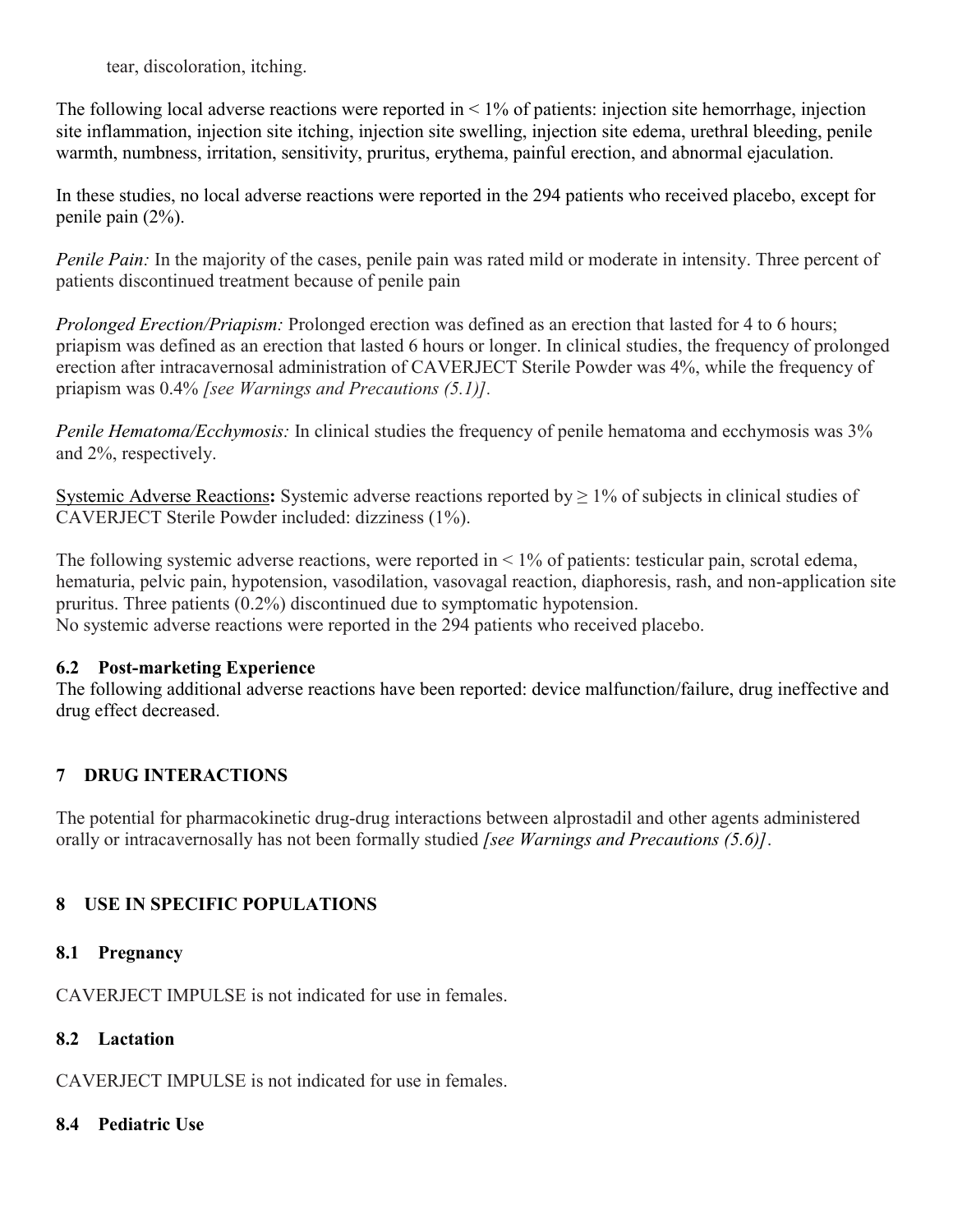CAVERJECT IMPULSE is not indicated for use in pediatric patients *[see Warnings and Precautions (5.8)]*.

# **8.5 Geriatric Use**

A total of 341 subjects included in clinical studies were 65 and older. No overall differences in safety and effectiveness were observed between these subjects and younger subjects, and the other reported clinical experience has not identified differences in responses between elderly and younger patients.

# **10 OVERDOSAGE**

Overdosage was not observed in clinical trials with CAVERJECT IMPULSE. If intracavernous overdose of CAVERJECT IMPULSE occurs, the patient should be under medical supervision until any systemic effects have resolved and/or until penile detumescence has occurred. Treatment of any systemic symptoms (e.g., hypotension) would be appropriate.

# **11 DESCRIPTION**

CAVERJECT IMPULSE contains alprostadil a synthetic form of prostaglandin  $E_1$  (PGE<sub>1</sub>) and is designated chemically as (11α,13E,15S)-11,15-dihydroxy-9-oxoprost-13-en-1-oic acid. The molecular weight is 354.49.

Alprostadil is a white to off-white crystalline powder with a melting point between 115° and 116°C. Its solubility at 35°C is 8000 micrograms (mcg) per 100 milliliter double distilled water.

The structural formula of alprostadil is represented below:



CAVERJECT IMPULSE is available as a disposable, single-dose, dual chamber syringe system. The system includes a glass cartridge which contains sterile, freeze-dried alprostadil in the front chamber and sterile bacteriostatic water for injection in the rear chamber. The alprostadil is reconstituted with the sterile bacteriostatic water just before injection. CAVERJECT IMPULSE is available in two strengths for intracavernosal administration:

**10 microgram** – The reconstituted solution has a volume of 0.64 mL. The delivered volume, 0.5 mL, contains 10 micrograms (mcg) of alprostadil, 324.7 mcg of alpha cyclodextrin, 45.4 mg of lactose, 23.5 mcg of sodium citrate, and 4.45 mg of benzyl alcohol.

**20 microgram** – The reconstituted solution has a volume of 0.64 mL. The delivered volume, 0.5 mL, contains 20 micrograms (mcg) of alprostadil, 649.3 mcg of alpha cyclodextrin, 45.4 mg of lactose, 23.5 mcg of sodium citrate, and 4.45 mg of benzyl alcohol.

During manufacture, the pH of the alprostadil for injection was adjusted with hydrochloric acid and/or sodium hydroxide before lyophilization.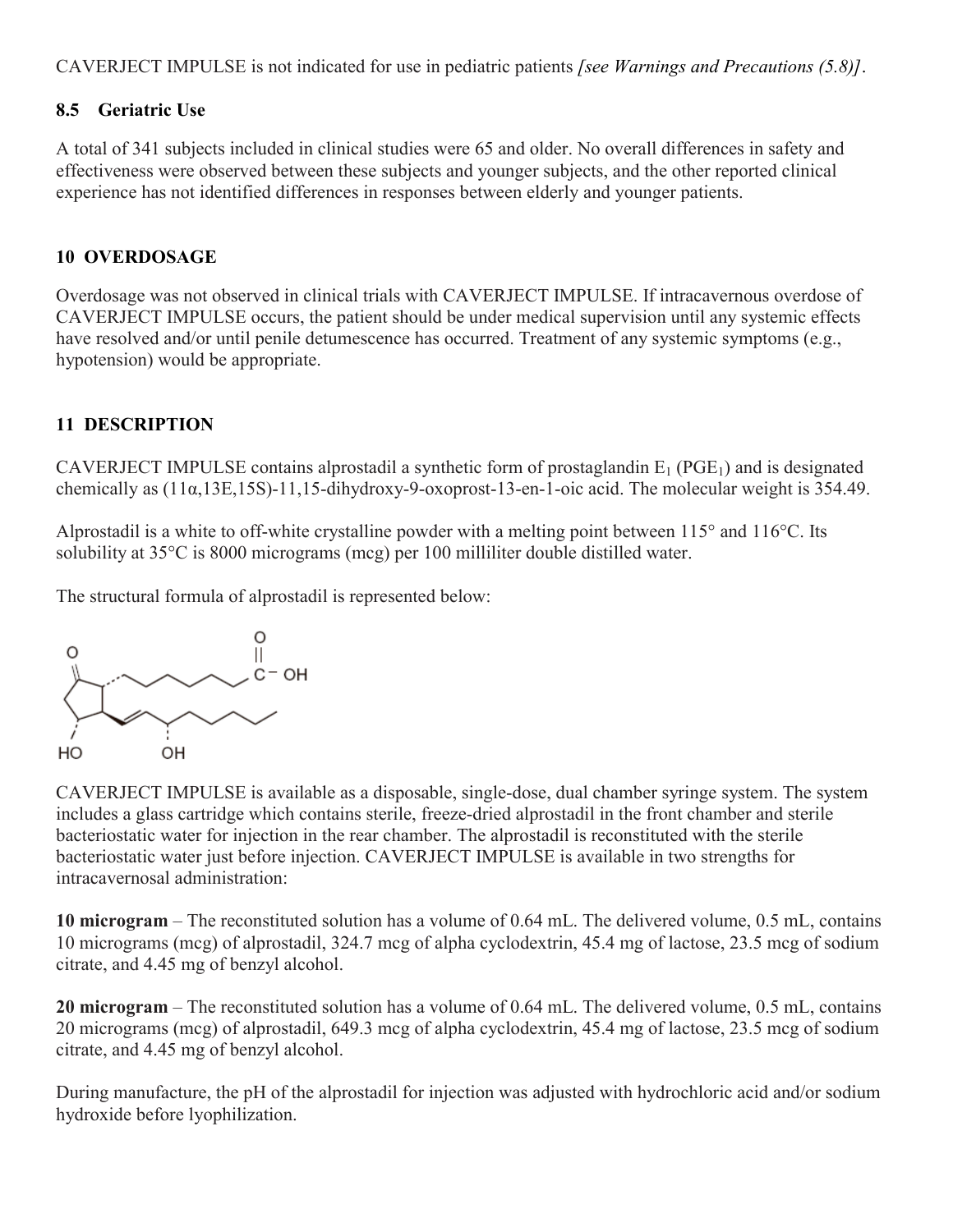# **12 CLINICAL PHARMACOLOGY**

#### **12.1 Mechanism of Action**

Alprostadil induces erection by relaxation of trabecular smooth muscle and by dilation of cavernosal arteries. This leads to expansion of lacunar spaces and entrapment of blood by compressing the venules against the tunica albuginea, a process referred to as the corporal veno-occlusive mechanism.

#### **12.2 Pharmacodynamics**

There are no results from pharmacodynamic studies in humans.

#### **12.3 Pharmacokinetics**

**Absorption:** For the treatment of erectile dysfunction, alprostadil is administered by injection into the corpora cavernosa. The absolute bioavailability of alprostadil has not been determined.

**Distribution:** Following intracavernosal injection of 20 mcg alprostadil, mean peripheral plasma concentrations of alprostadil at 30 and 60 minutes after injection (89 and 102 picograms/mL, respectively) were not significantly greater than baseline levels of endogenous alprostadil (96 picograms/mL). Plasma levels of alprostadil were measured using a radioimmunoassay method. Alprostadil is bound in plasma primarily to albumin (81% bound) and to a lesser extent α-globulin IV-4 fraction (55% bound). No significant binding to erythrocytes or white blood cells was observed.

**Metabolism:** Alprostadil is converted to compounds, which are further metabolized prior to excretion. Following intravenous administration, approximately 80% of circulating alprostadil is metabolized in one pass through the lungs, primarily by beta- and omega-oxidation. Following intracavernosal injection of 20 mcg alprostadil, peripheral levels of the major circulating metabolite,  $13$ ,  $14$ -dihydro-15-oxo-PGE<sub>1</sub>, increased to reach a peak 30 minutes after injection and returned to pre-dose levels by 60 minutes after injection.

**Excretion:** The metabolites of alprostadil are excreted primarily by the kidney, with almost 90% of an administered intravenous dose excreted in urine within 24 hours post-dose. The remainder of the dose is excreted in the feces. There is no evidence of tissue retention of alprostadil or its metabolites following intravenous administration.

#### *Pharmacokinetics in Specific Populations*

**Geriatric:** The potential effect of age on the pharmacokinetics of alprostadil has not been formally evaluated.

**Race:** The potential effect of race on the pharmacokinetics of alprostadil has not been formally evaluated.

**Renal and Hepatic Insufficiency:** The pharmacokinetics of alprostadil have not been formally studied in patients with renal or hepatic insufficiency.

# **13 NONCLINICAL TOXICOLOGY**

# **13.1 Carcinogenesis, Mutagenesis, Impairment of Fertility**

Long-term carcinogenicity studies have not been conducted. The following battery of mutagenicity assays revealed no potential for mutagenesis: bacterial mutation (Ames), alkaline elution, rat micronucleus, sister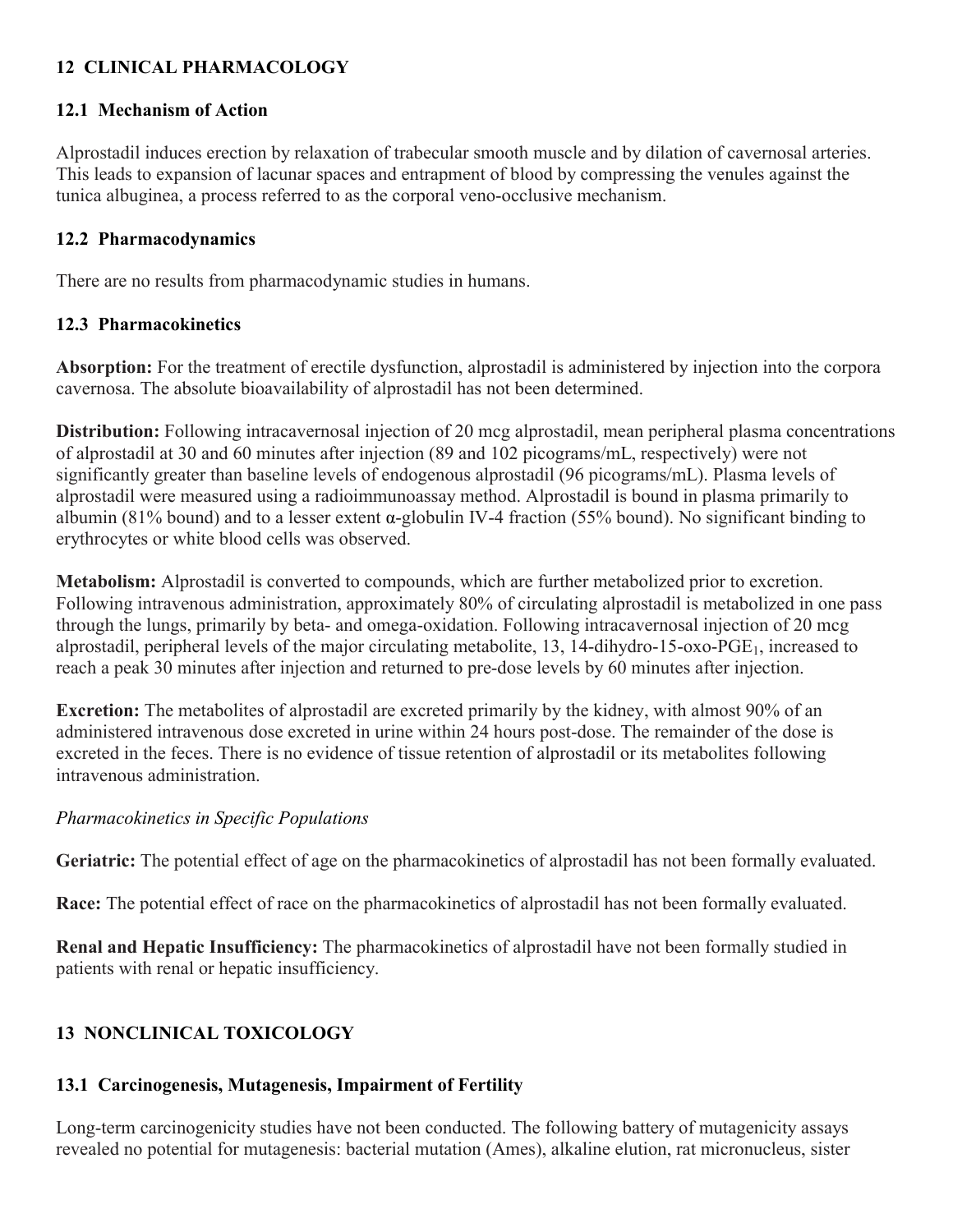chromatid exchange, CHO/HGPRT mammalian cell forward gene mutation, and unscheduled DNA synthesis (UDS). Rat reproductive studies indicate that alprostadil at doses of up to 0.2 mg/kg/day does not adversely affect or alter rat spermatogenesis, providing a 200-fold margin of safety compared with the usual human doses.

# **14 CLINICAL STUDIES**

The efficacy of CAVERJECT Sterile Powder was investigated in men with a diagnosis of erectile dysfunction due to psychogenic, vasculogenic, neurogenic, and/or mixed etiology in two double-blind placebo controlled studies (Study 1 and Study 2) and in one 6-month open-label study (Study 3). In clinical studies (Study 1 and Study 3), over 80% of patients experienced an erection sufficient for sexual intercourse after intracavernosal injection of CAVERJECT Sterile Powder.

Study 1: A total of 153 men with ED with a mean age of 53 years (range 23–69 years) were enrolled. The study had three phases: a 2.5 week, randomized, double-blind, placebo-controlled crossover phase in which each man received in-office injections of placebo or 2.5 mcg, 5 mcg, 7.5 mcg, or 10 mcg of CAVERJECT Sterile Powder; a 2 week, open-label, in-office dose-titration phase to identify the optimum home-use dose (the latter dose was defined as a dose inducing an erection sufficient for intercourse and lasting  $\leq 60$  minutes); and a 4-week openlabel, at-home phase. In the double-blind placebo-controlled, crossover phase, each dose of CAVERJECT was significantly more effective than placebo by clinical evaluation ("full penile rigidity") and by RigiScan criteria  $\geq$  70% rigidity for at least 10 minutes); there was no response to placebo. The percentage of responders increased with increasing doses of CAVERJECT. The overall response rates in the crossover and dose-titration phases were 76% (117/153) by clinical evaluation and 51% (78/152) by RigiScan criteria. Seventy-three percent of the injections in 102 men who used CAVERJECT in the at-home phase resulted in satisfactory intercourse. Seventy-five percent of the men who used CAVERJECT in the at-home phase remained on the dose identified as optimum for them during the dose-titration phase; 17% and 8% of the men decreased or increased their dose, respectively. The mean duration of erection per injection was 70.8 minutes.

Study 2: A total of 296 men with ED with a mean age of 54 years (range 21–74 years) were enrolled in this double-blind, placebo controlled, parallel-arm design study. The men were randomly assigned to one of five groups and received either a single dose of placebo, 2.5 mcg, 5 mcg, 10 mcg, or 20 mcg of CAVERJECT Sterile Powder. No patient responded to placebo. The differences in the response rates in both the clinical and the RigiScan evaluations between each of the doses of CAVERJECT and placebo were statistically significant. There was also a statistically significant dose-response relationship with higher clinical response rates and higher RigiScan response rates with increasing doses of CAVERJECT (with exception of the 10-mcg dose). The mean duration of erection after injection ranged from 12 minutes after the 2.5-mcg dose to 44 minutes after the 20-mcg dose and the relationship was linear  $(p = .025)$ , linear regression analysis).

Study 3: The efficacy of CAVERJECT Sterile Powder was further evaluated in a 6-month, open-label, at-home study in 683 men with ED with a mean age of 58 years (range 20–79 years). The optimum dose of CAVERJECT was established by titration in 89% of men (606/683). A total of 471/683 men (69%) completed the 6-month study. Eighty-seven percent of the 13,762 injections of CAVERJECT administered resulted in satisfactory sexual activity. The mean duration of erection was 67.5 minutes.

The formulation of alprostadil contained in CAVERJECT IMPULSE was compared to CAVERJECT Sterile Powder in 87 men with ED in a single-blind, crossover study. The doses used by the patients in the study ranged from 2.5 mcg to 20 mcg and were the same for both formulations. The efficacy of the two formulations was shown to be comparable, as assessed by the 30-point erectile function (EF) domain score from the International Index of Erectile Function (IIEF) and by a physician-assessment score for erectile response. The mean EF domain scores for CAVERJECT Sterile Powder and the formulation contained in CAVERJECT IMPULSE were 26.6 (SD=5.3) and 27.6 (SD=3.8), respectively. The mean physician's assessment scores for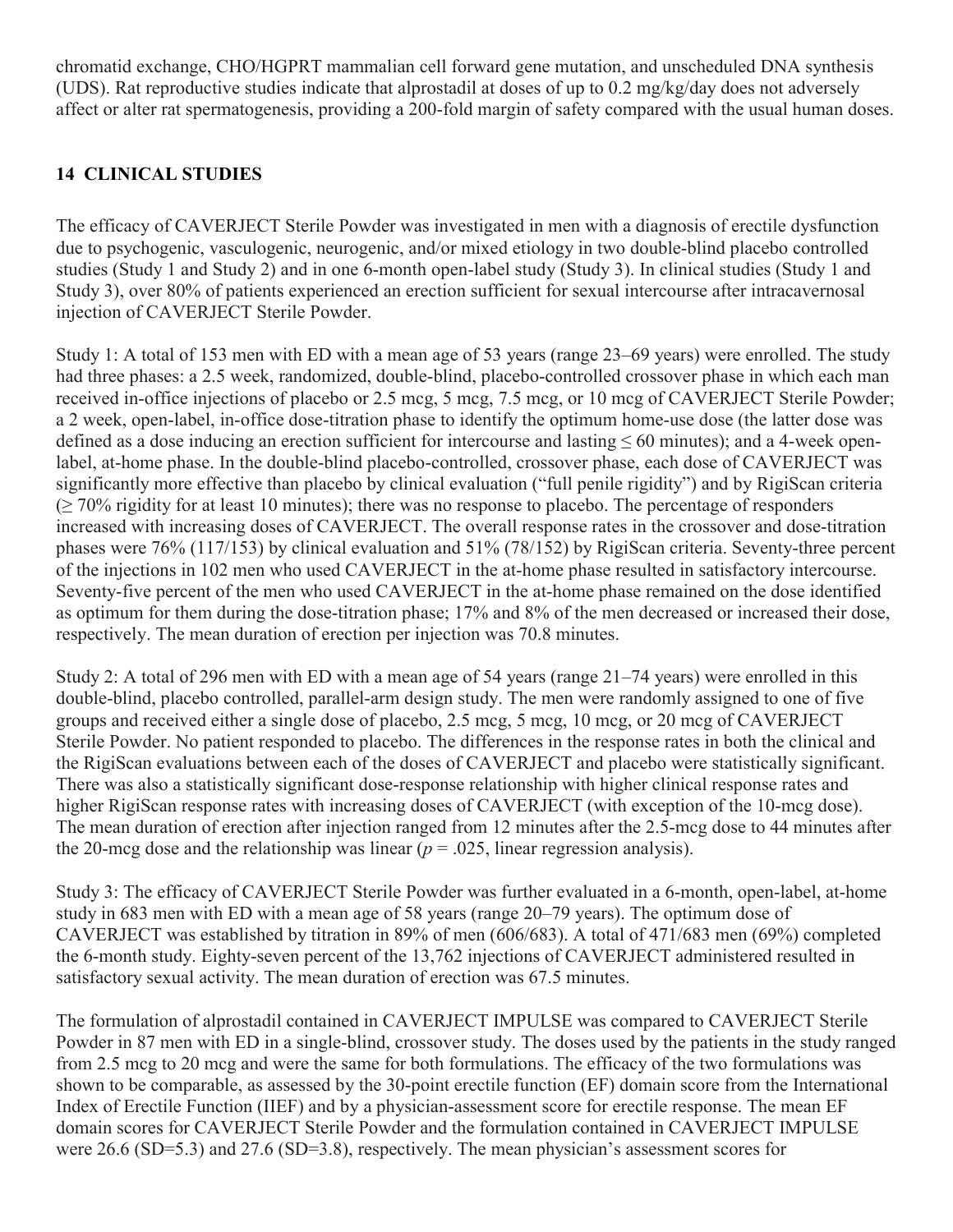CAVERJECT Sterile Powder and the formulation contained in CAVERJECT IMPULSE were 2.6 (SD=0.6) and 2.7 (SD=0.5), respectively, based on a scale of 0 (no tumescence) to 3 (full rigidity).

## **16 HOW SUPPLIED/STORAGE AND HANDLING**

CAVERJECT IMPULSE is supplied as a disposable, single-dose, dual chamber syringe system. The system includes a glass cartridge, which contains sterile, freeze-dried alprostadil in the front chamber and sterile bacteriostatic water for reconstitution in the rear chamber. The syringes contain either 12.8 or 25.6 mcg of alprostadil to allow delivery of a maximum of 10 or 20 mcg/0.5mL. Store the unreconstituted product at 68°F to 77°F (20°C to 25°C); excursions permitted to 59°F to 86°F (15°C to 30°C) [see USP Controlled Room Temperature].

When reconstituted and used as directed, the deliverable amount for the 10 mcg strength is 10 mcg/0.5 mL or an increment of 10 mcg/0.5 mL: 2.5 mcg/0.125 mL, 5 mcg/0.25 mL, or 7.5 mcg/0.375 mL of alprostadil. The deliverable amount for the 20 microgram strength is 20 mcg/0.5 mL or an increment of 20 mcg/0.5 mL: 5 mcg/ 0.125 mL, 10 mcg/0.250 mL, or 15 mcg/0.375 mL of alprostadil. The reconstituted solution should be used within 24 hours when stored between 36-77°F (2°C to 25°C). Do not freeze.

CAVERJECT IMPULSE is supplied in a carton containing 2 blister trays. Each blister tray contains one dual chamber syringe system, one needle and 2 alcohol swabs. It is available in the following strengths:

| $10 \text{ mcg}$ | NDC 0009-5181-01 |
|------------------|------------------|
| $20 \text{ mcg}$ | NDC 0009-5182-01 |

#### **17 PATIENT COUNSELING INFORMATION**

Advise the patient to read the FDA-approved patient labeling (Patient Information and Instructions for Use)

#### **Dosing and Self-Administration**

To ensure safe and effective use of CAVERJECT IMPULSE, instruct and train the patient in the self-injection technique before he begins intracavernosal treatment with CAVERJECT IMPULSE, at home. Inform the patient the initial dose administration and dose titration will take place in the physician's office.

Once the home dose of CAVERJECT IMPULSE has been established instruct the patient not to change the dose without consulting their physician.

The patient may expect an erection to occur within 5 to 20 minutes and it should last no longer than 1 hour. CAVERJECT IMPULSE should be used no more than 3 times per week, with at least 24 hours between each use.

Inform the patient that they must visit the physician's office for regular check-ups for assessment of the therapeutic benefit and safety of treatment with CAVERJECT IMPULSE.

When self-administering the patient should be instructed to:

- Discard any reconstituted solution with precipitates or discoloration
- Administer the injection along the dorso-lateral aspect of the proximal third of the penis
- Wipe the intended injection site with an alcohol swab prior to injection
- Avoid visible veins during injection
- Alternate the side of the penis that is injected and the site of injection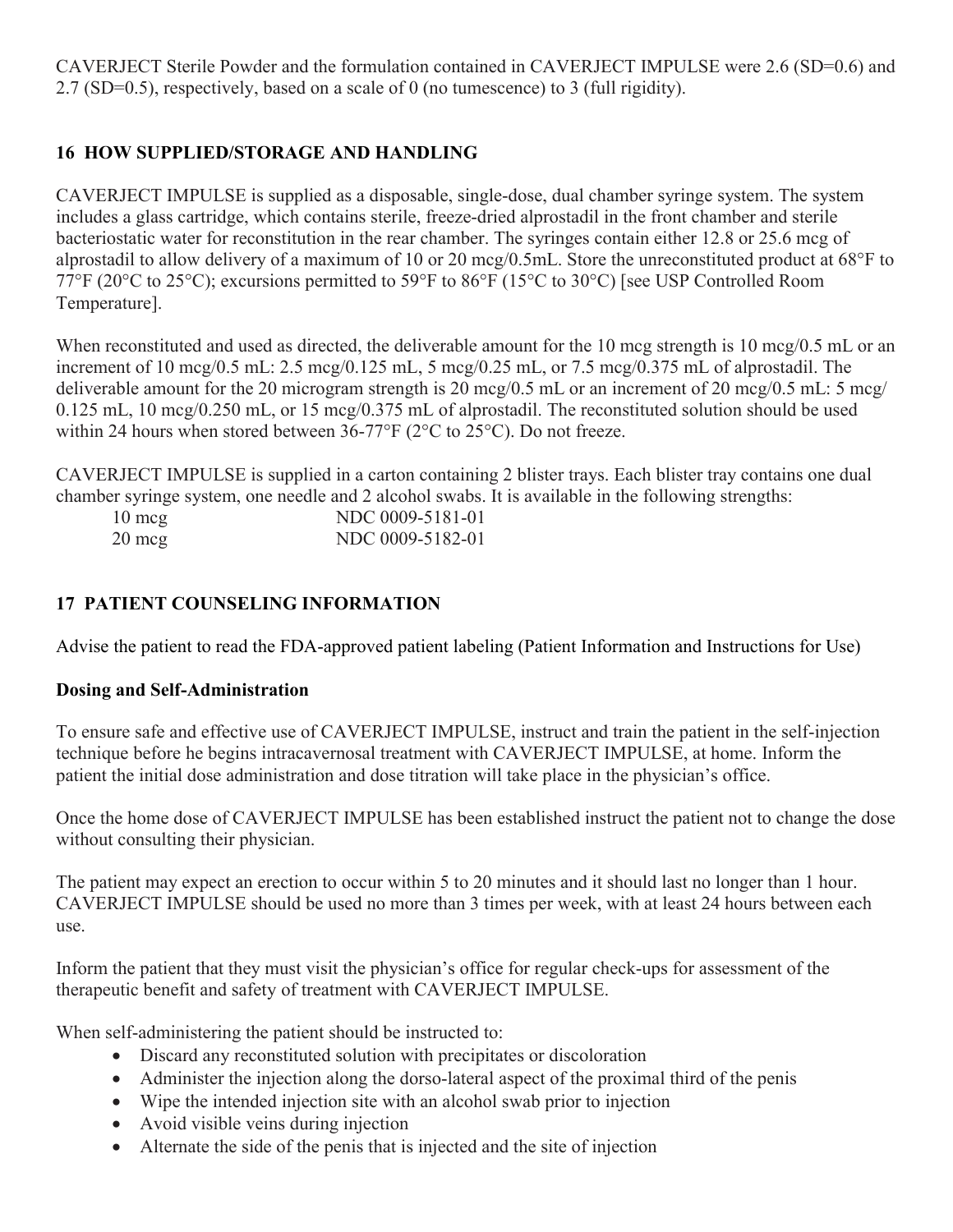- Compress the site of injection with an alcohol swab or sterile gauze for 5 minutes
- Use each CAVERJECT IMPULSE system only once and discard after use
- Do not use a bent needle. If the needle is bent, it must not be used; they should also not attempt to straighten a bent needle. They should remove the needle from the syringe, discard it, and attach a new, unused sterile needle to the syringe.
- Not re-use or share needles and to properly discard after use

#### **Penile Pain**

Advise patients that the most frequently occurring side-effect is penile pain after injection, and is usually mild to moderate in severity *[see Adverse Reactions (6.1)]*.

#### **Priapism**

A potentially serious adverse reaction with intracavernosal therapy of CAVERJECT IMPULSE is priapism. Instruct the patient to seek immediate medical assistance if an erection persists for longer than 4 hours *[see Warnings and Precautions (5.1)]*.

#### **Penile Fibrosis**

Penile fibrosis has been reported in clinical studies with CAVERJECT. Advise the patient to report any penile pain that was not present before or that increased in intensity, as well as the occurrence of nodules or hard tissue in the penis or curvature of the erect penis to his physician as soon as possible. *[see Warnings and Precautions (5.2)]*.

#### **Injection Site Reactions**

Inform the patient that injection of CAVERJECT IMPULSE can induce a small amount of bleeding at the site of injection and that hematoma and ecchymosis may occur. Advise the patient to report any persistent redness, tenderness or swelling.

#### **Sexually Transmitted Disease**

Use of intracavernosal CAVERJECT IMPULSE offers no protection from the transmission of sexually transmitted diseases. Advise the patient about the protective measures that are necessary to guard against the spread of sexually transmitted diseases, including the human immunodeficiency virus (HIV).

This product's label may have been updated. For current full prescribing information, please visit [www.pfizer.com](http://www.pfizer.com/)

Distributed by



LAB-0007-9.0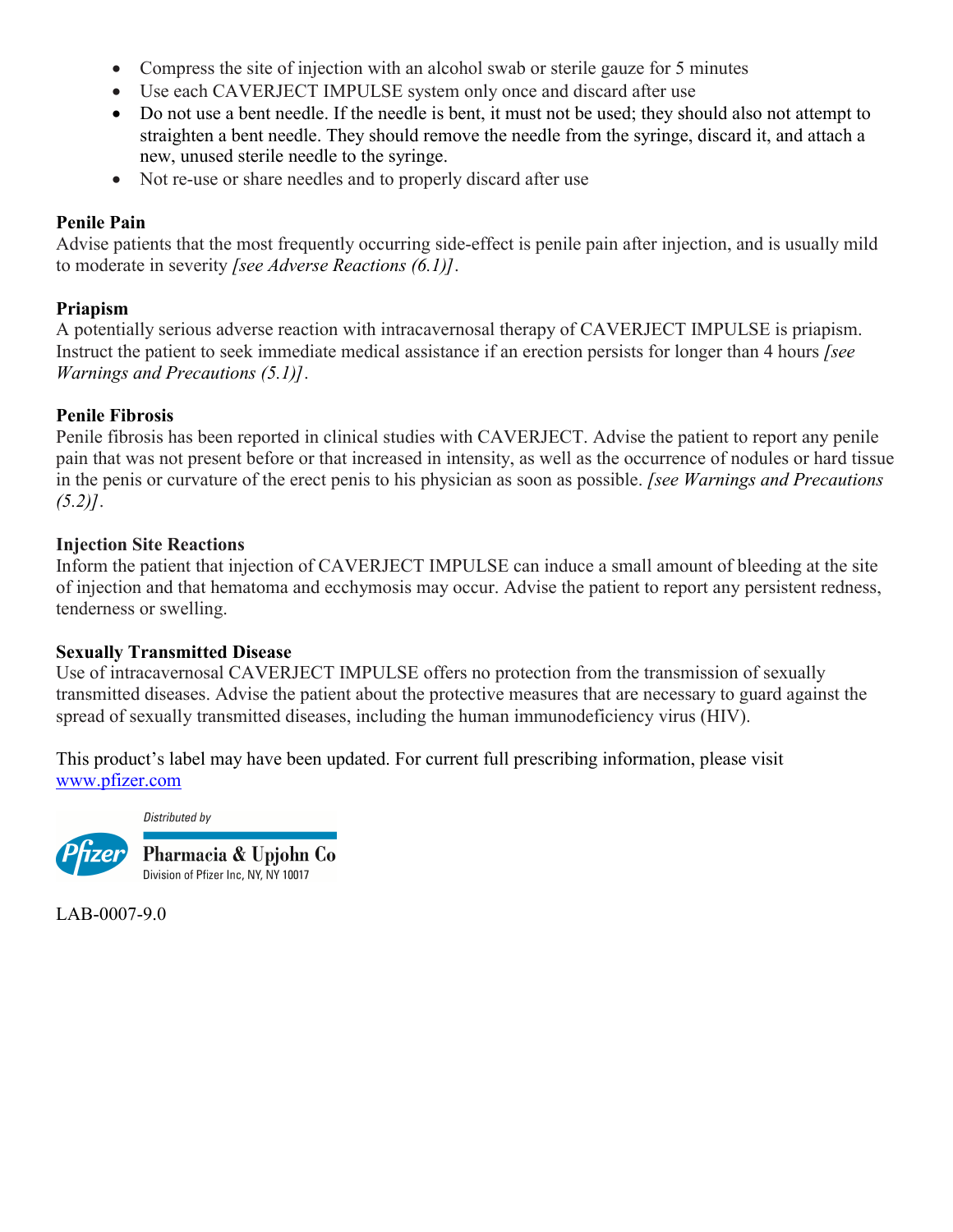# **Patient Information**

# **CAVERJECT IMPULSE® [KAV-er-jeckt]**

#### **(alprostadil) for injection, for intracavernosal use**

Read this Patient Information before you start using CAVERJECT IMPULSE and each time you get a refill. There may be new information. This information does not take the place of talking to your healthcare provider about your medical condition or your treatment.

# **What is CAVERJECT IMPULSE?**

CAVERJECT IMPULSE is a prescription medicine used:

- to treat erectile dysfunction (ED).
- with other medical tests to diagnose ED.

CAVERJECT IMPULSE is not meant for use in women or children under 18 years of age.

# **Who should not use CAVERJECT IMPULSE?**

# **Do not use CAVERJECT IMPULSE if you have:**

- certain medical problems that might cause you to have an erection that lasts for more than 4 hours, such as sickle cell anemia, sickle cell trait, multiple myeloma, leukemia.
- a deformed penis shape
- a penile implant

# **What should I tell my healthcare provider before using CAVERJECT IMPULSE?**

# **Before you use CAVERJECT IMPULSE, tell your healthcare provider if you:**

- have had an erection that lasted more than 4 hours
- have sickle cell trait or sickle cell anemia
- have or have had a blood cell cancer called multiple myeloma or leukemia
- have a deformed penis shape
- have a penile implant
- have low blood pressure (hypotension)
- have bleeding problems
- have or have had heart problems such as a heart attack, irregular heartbeat, angina, chest pain, narrowing of the aortic valve or heart failure
- have any other medical conditions

**Tell your healthcare provider about all the medicines you take,** including prescription and over-the-counter medicines, vitamins, and herbal supplements.

CAVERJECT IMPULSE may affect the way other medicines work, and other medicines may affect the way CAVERJECT IMPULSE works causing side effects.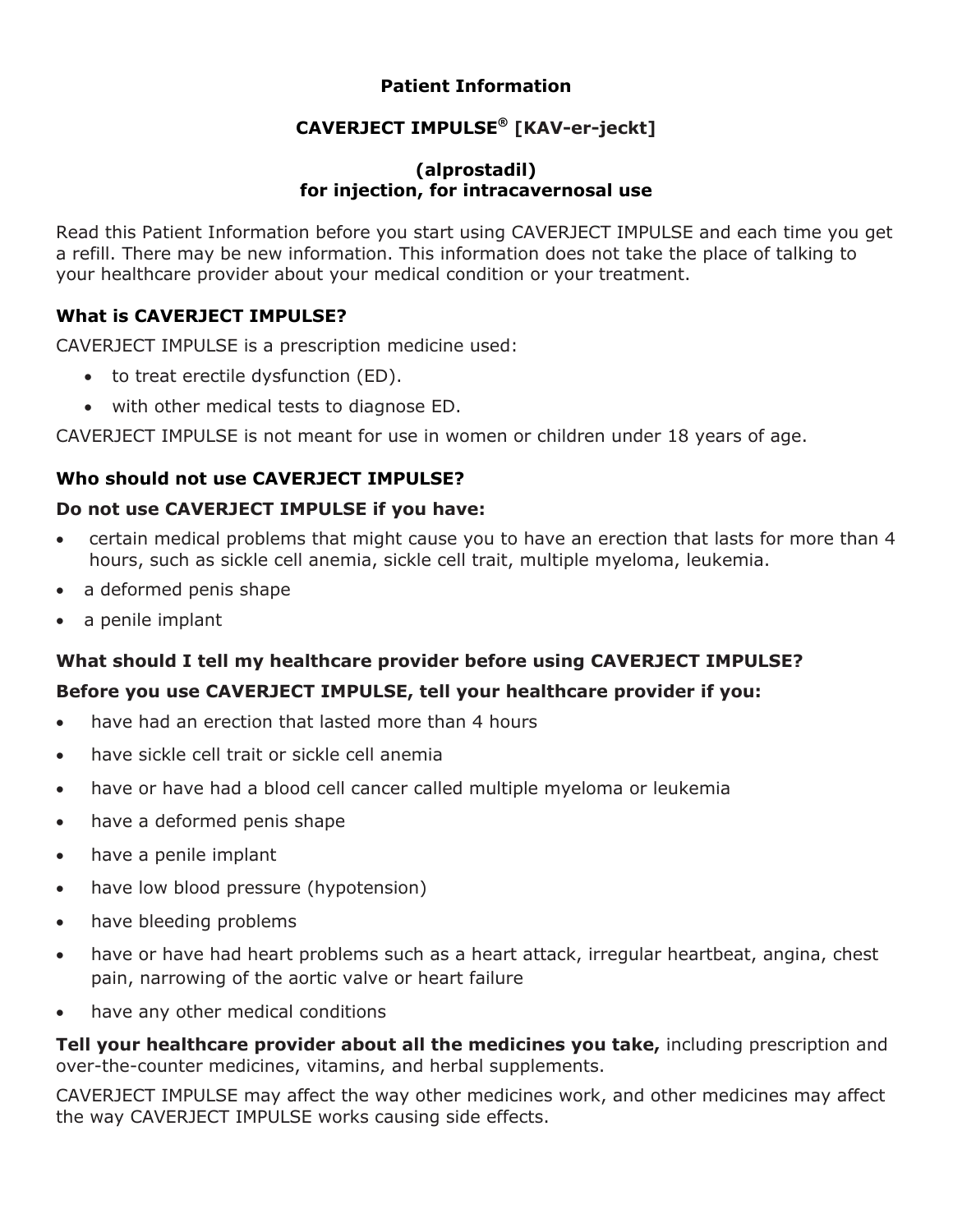**Especially tell your healthcare provider if you take** any other medicines that are injected into your penis (intracavernosally) or certain medicines called anticoagulant medicines (such as heparin or warfarin).

Ask your healthcare provider or pharmacist for a list of these medicines, if you are not sure.

Know the medicines you take. Keep a list of them to show to your healthcare provider and pharmacist when you get a new medicine.

# **How should I use CAVERJECT IMPULSE?**

- See the detailed **Instructions for Use** that comes with your CAVERJECT IMPULSE for information about how to prepare and inject CAVERJECT IMPULSE the right way.
- Use CAVERJECT IMPULSE exactly as your healthcare provider tells you to.
- Your healthcare provider will tell you how much CAVERJECT IMPULSE to use and when to use it.
- Your healthcare provider may change your dose if needed. **Do not** change your dose of CAVERJECT IMPULSE without first talking to your healthcare provider.
- **Your healthcare provider should show you how to prepare and inject CAVERJECT IMPULSE the right way before you inject it for the first time.**
- CAVERJECT IMPULSE should not be used more than 3 times per week.
- CAVERJECT IMPULSE should not be used more than 1 time every 24 hours.
- Change the exact place and side of the penis that you inject Caverject Impulse each time you use it.
- CAVERJECT IMPULSE is for one use only and should be thrown away properly after a single use.

You should see your healthcare provider every 3 months for check-ups to be sure that CAVERJECT IMPULSE is working the right way and to change your CAVERJECT IMPULSE dose if needed.

# **What are the possible side effects of CAVERJECT IMPULSE?**

# **CAVERJECT IMPULSE may cause serious side effects, including:**

- **an erection that will not go away .** If you have an erection that lasts more than 4 hours, get medical help right away. If it is not treated right away, this condition can permanently damage your penis.
- **deformed penis shape (penile fibrosis).** Your healthcare provider should check your penis regularly for signs of penile fibrosis. You should not continue to use CAVERJECT IMPULSE if you get penile fibrosis.
- **low blood pressure (hypotension)**
- **injection site bleeding.** People who take certain medicines called anticoagulants (such as heparin or warfarin) may have a risk for increased bleeding at the injection site.
- **increased risk of heart problems.** Sexual activity can put an extra strain on your heart, especially if your heart is weak from a heart attack or heart disease. Ask your healthcare provider if your heart is healthy enough to handle the extra strain of having sex. Stop sexual activity and get medical help right away if you get symptoms of a heart problem such as chest pain, dizziness or nausea.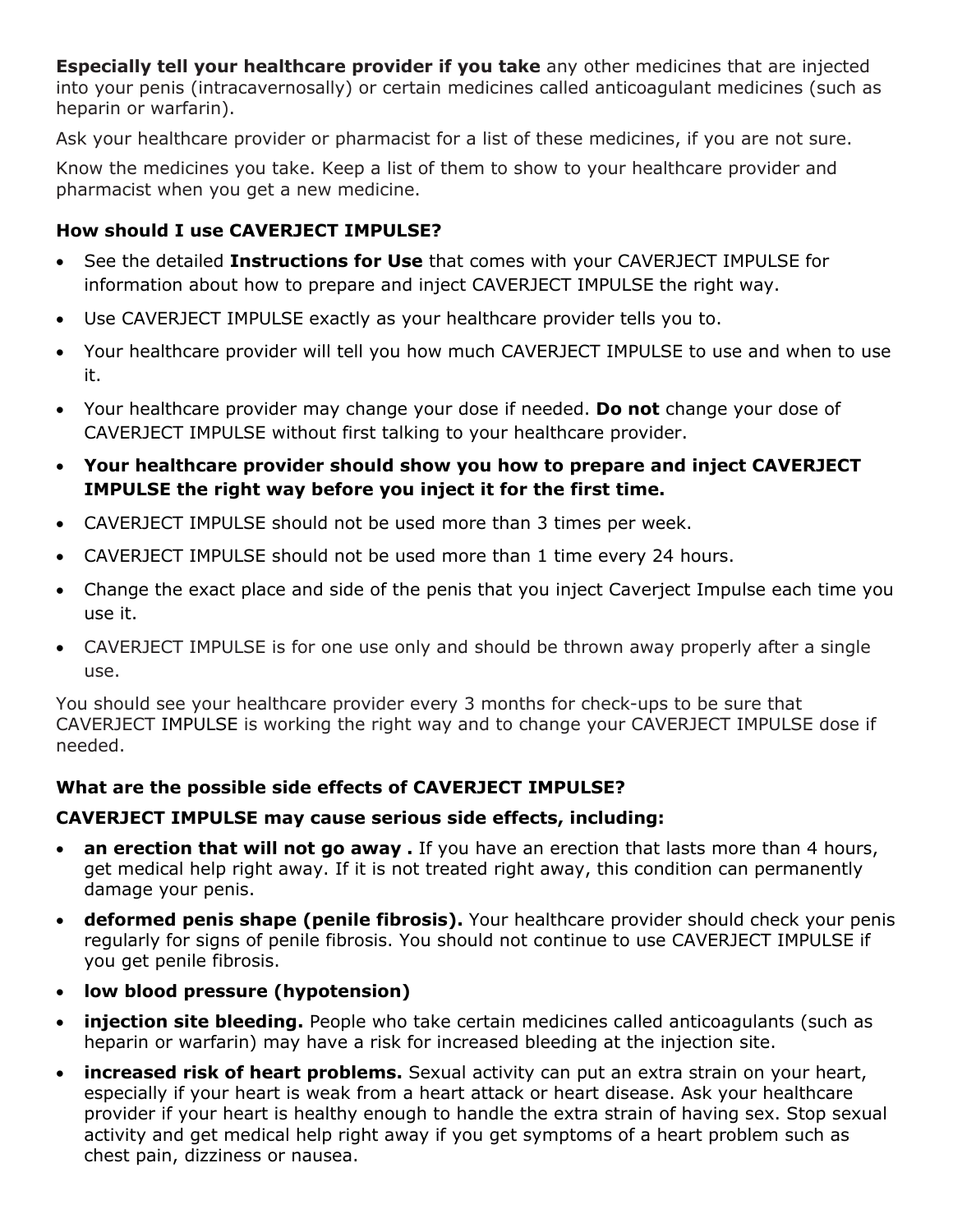- **needle breakage**. There is a possibility of needle breakage with use of CAVERJECT IMPULSE. To best avoid breaking the needle, you should pay careful attention to your healthcare provider's instructions and try to handle the syringe and needle properly. If the needle is bent at any time, do not attempt to straighten it and do not use it. A bent and re-straightened needle is predisposed to breakage. Remove the needle from the syringe, discard, and attach a new, unused sterile needle to the syringe. If the needle breaks during injection and you are able to see and grasp the broken end, you should remove it and contact your healthcare provider. If you cannot see or cannot grasp the broken end, you should promptly contact your healthcare provider
- **benzyl alcohol toxicity.** Benzyl alcohol is a preservative in CAVERJECT IMPULSE. Benzyl alcohol has caused serious side effects, including death, in children, especially premature and low-birth weight infants, who have received the preservative benzyl alcohol. CAVERJECT IMPULSE is not meant for use in children.

CAVERJECT IMPULSE does not protect you or your partner from getting sexually transmitted infections, including HIV-the virus that causes AIDS.

# **The most common side effects of CAVERJECT IMPULSE include:**

- penile pain
- erection lasting 4 to 6 hours (prolonged erection)
- penile fibrosis (deformed penis shape)
- bruising at the injection site
- penile numbness, irritation, sensitivity, itching, swelling and discoloration
- skin tears of the penis
- penile rash

Tell your healthcare provider if you have any side effect that bothers you or that does not go away.

These are not all the possible side effects of CAVERJECT IMPULSE. For more information, ask your healthcare provider or pharmacist.

Call your doctor for medical advice about side effects. You may report side effects to FDA at 1- 800-FDA-1088.

#### **General information about the safe and effective use of CAVERJECT IMPULSE**

Medicines are sometimes prescribed for purposes other than those listed in a Patient Information Leaflet. Do not use CAVERJECT IMPULSE for a condition for which it was not prescribed. Do not give CAVERJECT IMPULSE to other people even if they have the same symptoms that you have. It may harm them.

This Patient Information summarizes the most important information about CAVERJECT IMPULSE. If you would like more information, talk with your healthcare provider. You can ask your pharmacist or healthcare provider for information about CAVERJECT IMPULSE that is written for health professionals.

For more information, go to [www.pfizer.com](http://www.pfizer.com/) or call 1-800-438-1985.

#### **What are the Ingredients in CAVERJECT IMPULSE?**

#### **Active ingredient:** alprostadil

**Inactive ingredients:** alpha cyclodextrin, lactose, sodium citrate, benzyl alcohol and hydrochloric and/or sodium hydroxide for pH adjustment.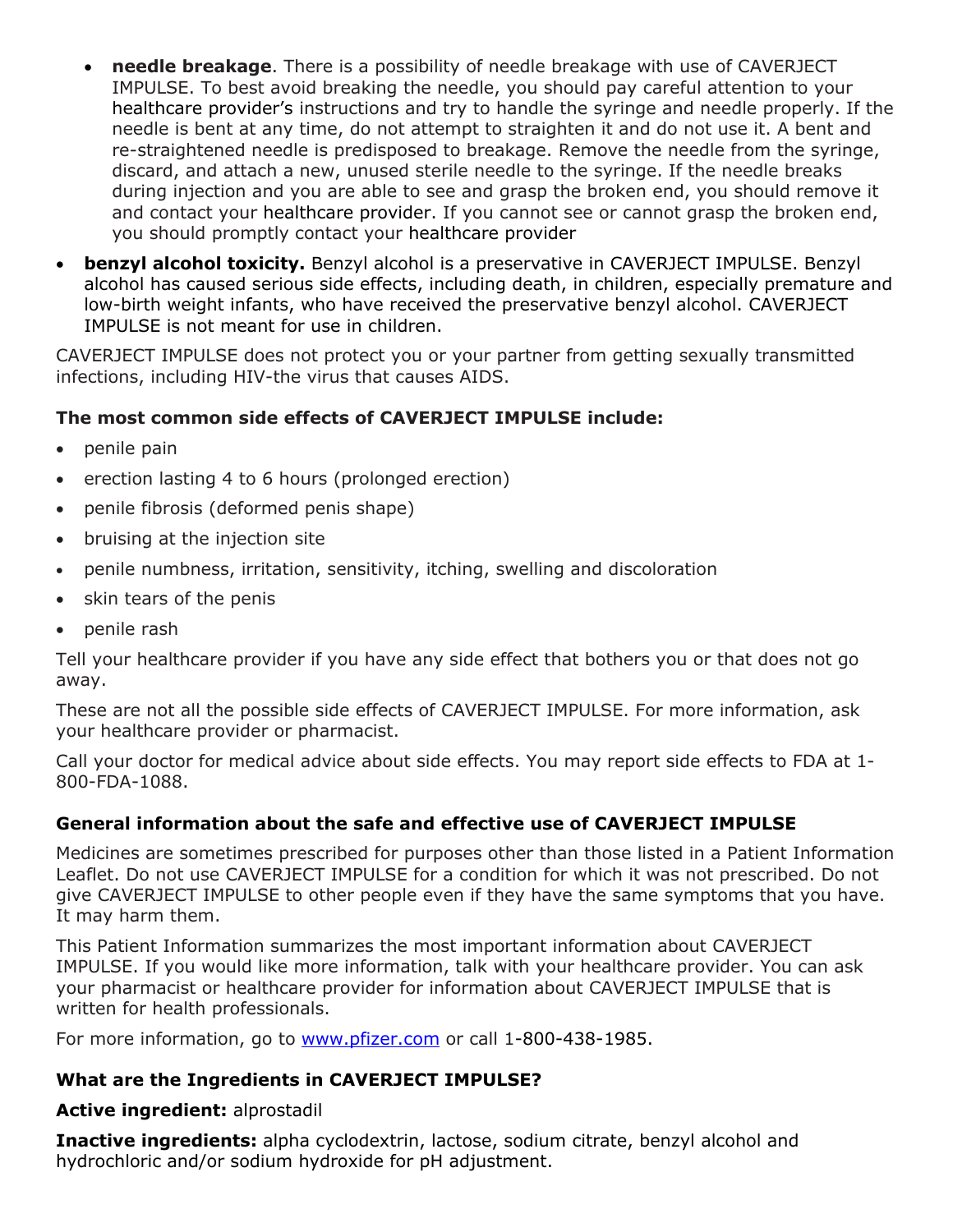#### **What are the causes of and treatments for ED?**

There are several causes of ED. These include medications that you may be taking for other conditions, poor blood circulation in the penis, nerve damage, emotional problems, too much smoking or alcohol use, use of street drugs, and hormonal problems. Often, ED is due to more than one cause.

Treatments for ED include switching medications if you are taking a medication that causes erectile dysfunction, prescription medications, medical devices that produce an erection, surgical procedures to correct blood flow in the penis, penile implants, and psychological counseling.

You should not stop taking any prescription medications, unless told to do so by your doctor.

The use of other medical treatments for ED in combination with CAVERJECT is not recommended. Discuss any concerns you may have about combination treatment with your doctor.

#### **INSTRUCTIONS FOR USE**

#### **Before you use CAVERJECT, your doctor must train you in how to prepare and give the injection properly.**

Before using CAVERJECT, talk to your doctor about what to expect when using it, possible side effects, and what to do if side effects occur. Your dose has been selected for your individual needs. Do not change your dose without consulting your doctor. If you are not sure of the volume or dose to be used, talk to your doctor or pharmacist.

Follow these instructions exactly to properly prepare the syringe for use, and to correctly inject a sterile (germ-free) dose of CAVERJECT.

#### **Supplies Needed**

The CAVERJECT IMPULSE carton contains two (2) sealed plastic trays, with one dose of Caverject in each tray.

Each tray contains: (a) a syringe, (b) a separate needle assembly and (c) two alcohol swabs. The syringe and the needle assembly are shown in Figure A (below). Please note that the needle assembly is packaged as a single piece and is sealed with a paper cover on the bottom.

DO NOT try to assemble the syringe until you have read ALL of the instructions.

First-read through ALL of the instructions (Step 1 through Step 12) before trying to assemble the syringe. Then go back to Step 1 and begin to prepare the syringe for use.

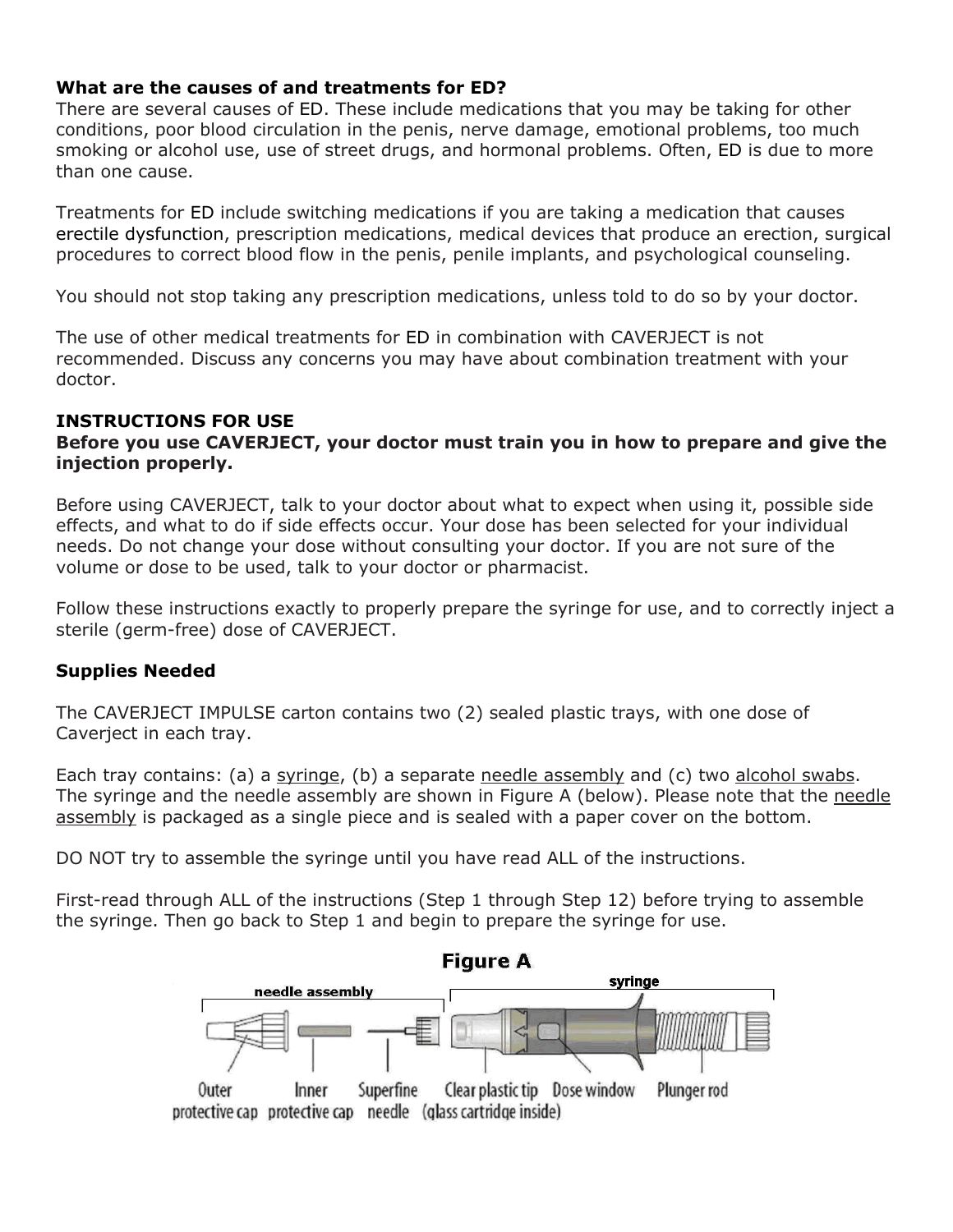CAVERJECT IMPULSE is available in two versions: the 10 mcg strength (white plunger) and the 20 mcg strength (blue plunger). Each syringe is designed to be used only one time, but you can select the dose that will be delivered:

- The 10 mcg strength syringe (white plunger) can deliver 10 mcg (the full dose), or one of three partial doses: 7.5 mcg, or 5 mcg, or 2.5 mcg.
- The 20 mcg strength syringe (blue plunger) can deliver 20 mcg (the full dose), or one of three partial doses: 15 mcg, or 10 mcg, or 5 mcg.

If you deliver a partial dose there will be left-over solution in the syringe – this is normal.

#### **MAKE SURE YOU HAVE THE CORRECT STRENGTH OF CAVERJECT IMPULSE to deliver your assigned dose**

# **INSTRUCTIONS for PREPARING the SYRINGE (Step 1 through Step 12)**

Wash your hands thoroughly and dry them with a clean towel.

**STEP 1.** Open the sealed plastic tray. Remove the syringe, the needle assembly, and the alcohol swabs from the tray. All items should be present.

> Look at the needle assembly. The needle assembly is a sealed unit that contains the outer protective cap, the inner protective cap, and the superfine needle, as shown in Figure A. It is sealed with a small round paper cover (not shown in Figure A).

Do not open the needle assembly at this point – leave it sealed inside the outer protective cap.

Next, examine the syringe. Find the location of the dose window. Right now you will not see anything in this window, but at a later Step, a number will appear in this window (the dose to be delivered).

Finally, look at the Plunger, but do not move it at this time. During the assembly process, some Steps may ask you to ROTATE the plunger and other steps may ask you to PUSH the plunger.

It is important to only rotate the plunger – or only push – as directed in each Step, but DO NOT do both at the same time.

*Never PUSH on the plunger – even slightly – while trying to rotate it. This can cause the plastic threads on the plunger rod to stick.*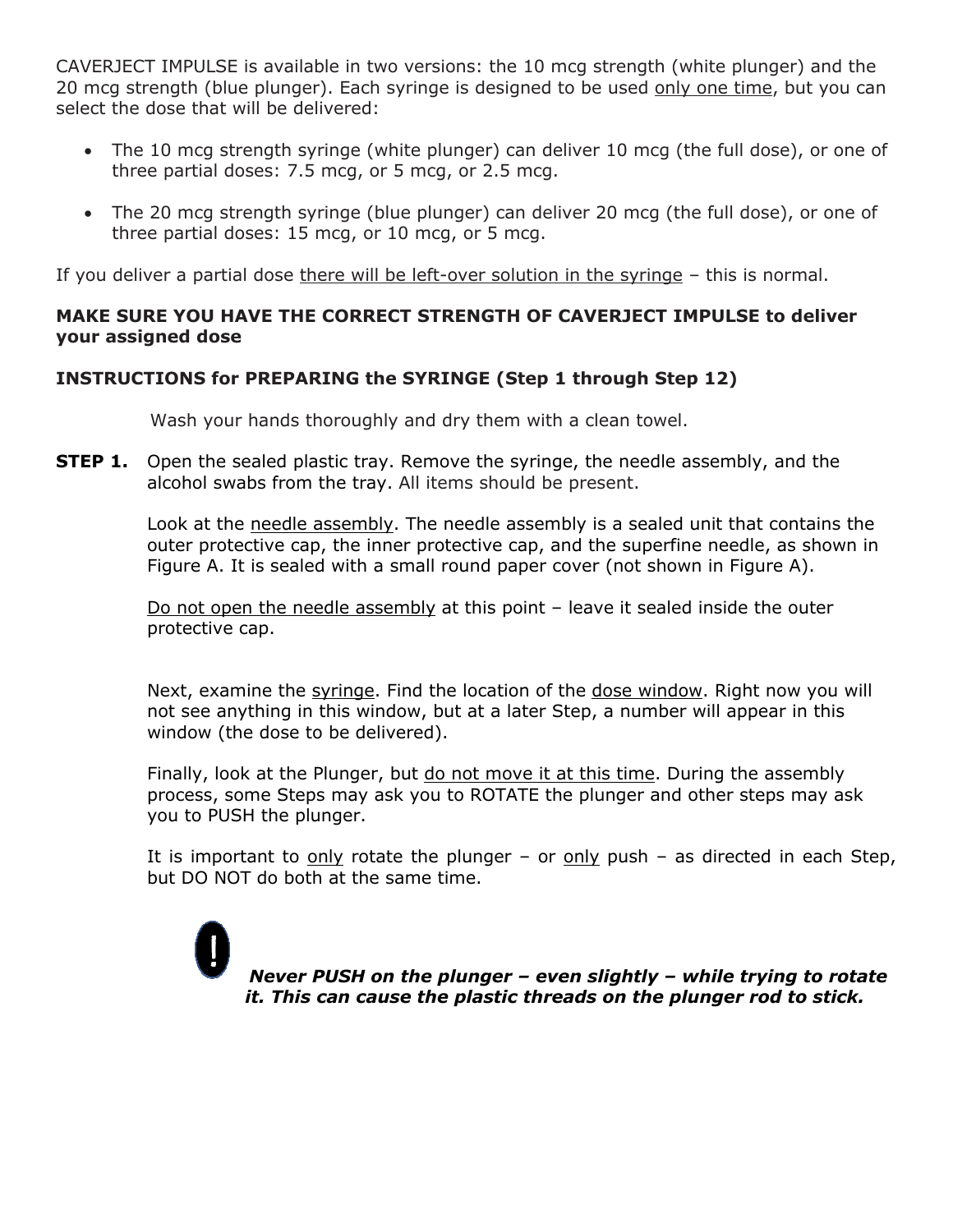

- **STEP 2.** Open the packet containing the alcohol swab, and then pick up the syringe. Use the alcohol swab to wipe the rubber membrane at the tip of the syringe (Figure B). Discard the alcohol swab.
- **STEP 3.** Pick up the Needle Assembly. Grab the paper tab and peel off the paper cover (lid) from the bottom of the needle assembly (Figure C).
	- **STEP 4.** Hold the needle assembly by the cap. Pick up the syringe with your other hand.

 Press the needle assembly onto the tip of the syringe and turn it clockwise (like tightening a screw) until the needle assembly is firmly locked into place.

 Remove (twist off - clockwise) the outer protective cap from the needle (Figure D), but DO NOT REMOVE the inner protective cap at this time. The inner protective cap is the thin plastic tube that directly covers the needle. It will be removed later.

 *If you are not sure which piece is the inner protective cap, see Figure A (Step 1) to identify the inner protective cap.*



 The next few steps will mix the powder and the fluid to make the Caverject Impulse solution.

**STEP 5.** Hold the syringe system with the needle pointing upward.

> The plunger rod should still be in the fully extended position, with all of the threads visible, as shown in Figure E.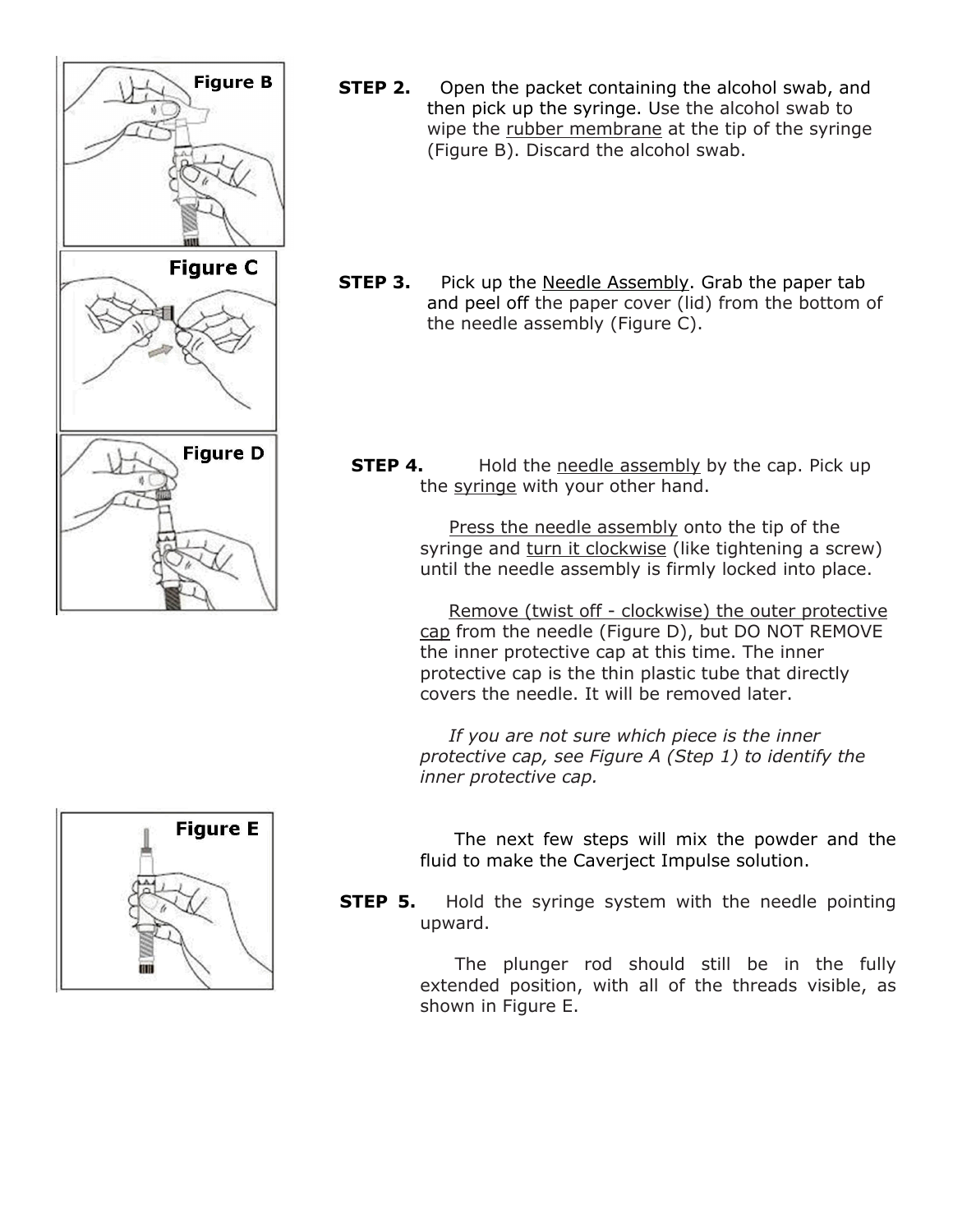

**STEP 6.** Slowly **ROTATE** the plunger rod clockwise (like tightening a screw,) **until it goes all the way in and stops** (Figure F).

> This automatically combines the drug powder and the fluid.

> > **DO NOT turn the plunger rod counterclockwise** (do not try to "unscrew" the plunger rod).

**DO NOT PUSH on the plunger while trying to rotate it. This can cause the plastic threads on the plunger rod to stick.**

**STEP 7.** Turn the syringe upside down several times to make sure the solution is evenly mixed. The solution should be clear. Do not use it if it is cloudy or contains particles.



**STEP 8.** Hold the syringe with the needle upward and carefully remove the inner protective cap from the needle (Figure G). Do not touch the exposed needle because it is sterile.

#### **STEP 9. Next, you need to remove any large bubbles from the solution.**

Lightly tap the glass cartridge a few times with your finger until any large bubbles disappear up into the tip. Very small bubbles may remain.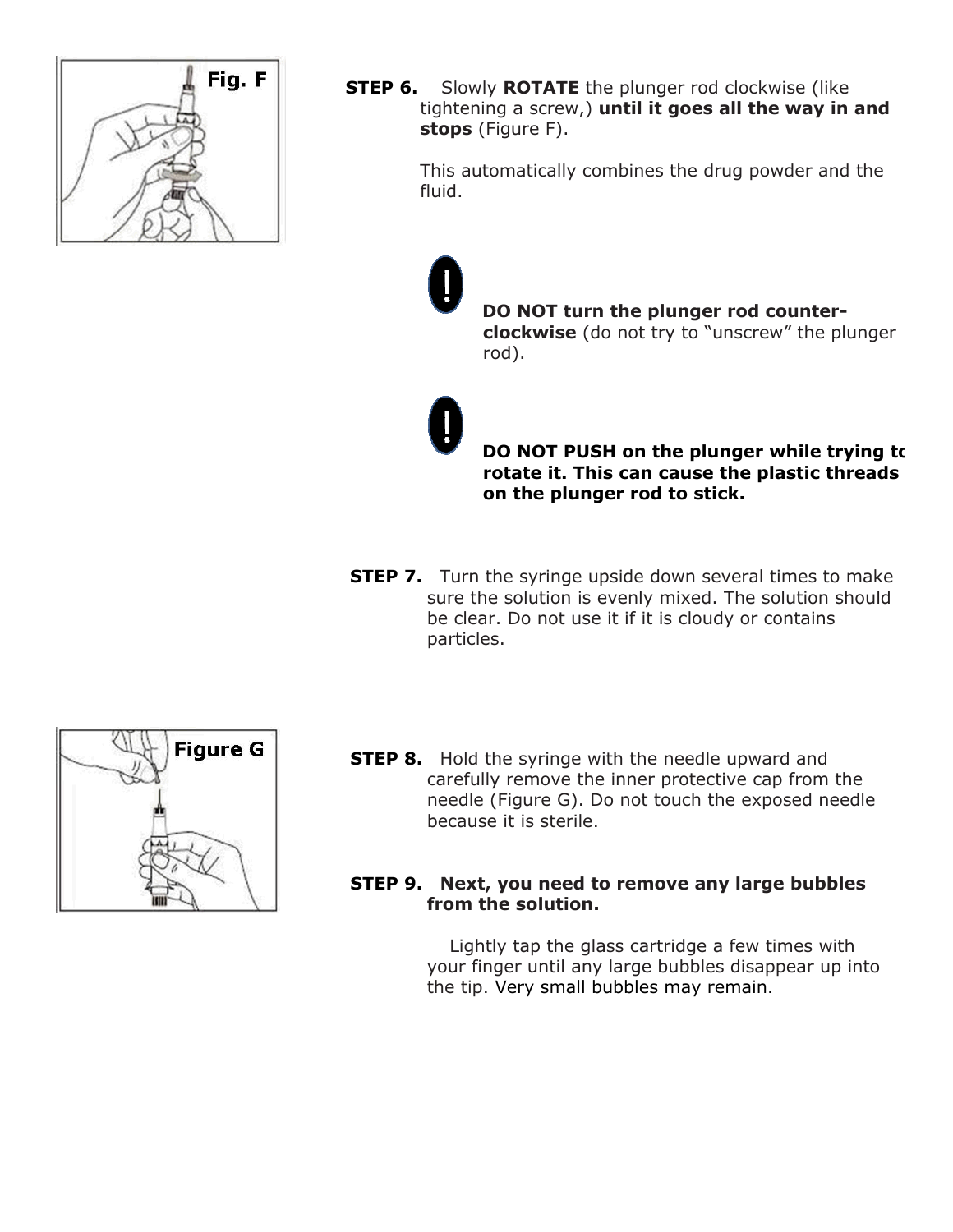

**STEP 10.** With the syringe pointed upward (Figure H), use your thumb to **push in the plunger rod until it stops**.

> This will push the air out. Some liquid will appear at the needle point.

 After pressing the plunger you may still see some small bubbles on the wall of the glass cartridge. This is normal.

**If you can't press the plunger rod in**, check that the plunger rod is rotated all the way: turn it clockwise until it stops, and then repeat Step 10.

**After the plunger is pushed in – Do Not rotate the plunger. That will be done in the next step**.





**STEP 11.**PLEASE READ the following before going on.

In Step 11, you will need to set the dose by ROTATING the plunger until the correct dose appears in the small oval Dose Window on the syringe. The plunger must be rotated "clock-wise" – like tightening a screw.

> **DO NOT PUSH on the plunger while trying to rotate it. This can cause the plastic threads on the plunger rod to stick.**

**If the plunger does stick, you can try to free it by gently turning it backward ("unscrewing it") and trying again.**

# **TO SET THE DOSE:**

Locate the Dose Window on the syringe. This small oval window (above the left thumb in Figure I) is where the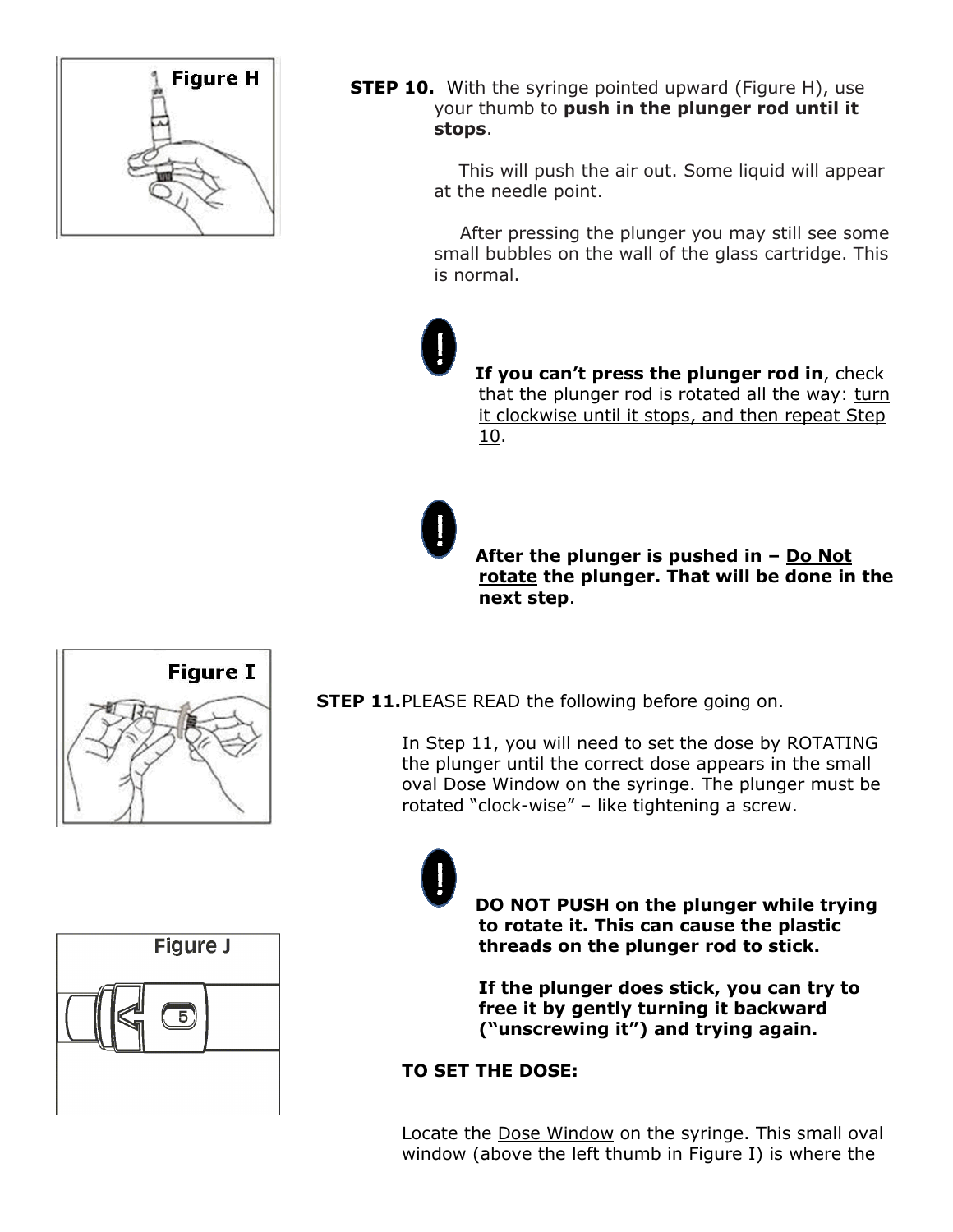dose number will appear when the plunger is rotated.

Then – holding the syringe as shown in Figure I, **slowly turn the plunger rod clockwise** (like tightening a screw – see arrow in Figure I) until the correct dose number appears **in the center of the window** (Figure J).

#### *If you pass the correct number, keep turning the plunger in the same direction until the correct number comes around again – do not try to turn it backward*

**STEP 12.** The syringe is now ready for use.

Set the syringe down on a flat level surface.

 The needle is sterile .Make sure the needle does not touch the surface or anything else.

#### **How to give the injection**

- Make yourself comfortable. Take some time to relax yourself and your partner. If your doctor has recommended you use an alcohol cleansing swab, open one now.
- Make sure that the needle is **not** bent. If it is, **do not** use it. **Do not**  attempt to straighten the needle out. Properly discard it.





- 1. The injection will go into the part of the penis shown as the shaded area in Figure K. Do not inject into the white areas because there may be blood vessels in the white areas. Also see Figure L.
- 2. The correct injection angle is shown in Figure L.
- 3. If your doctor has recommended that you use an alcohol swab, wipe over the area for injection and let it dry. Reconfirm that the correct dose is visible in the dose window. If the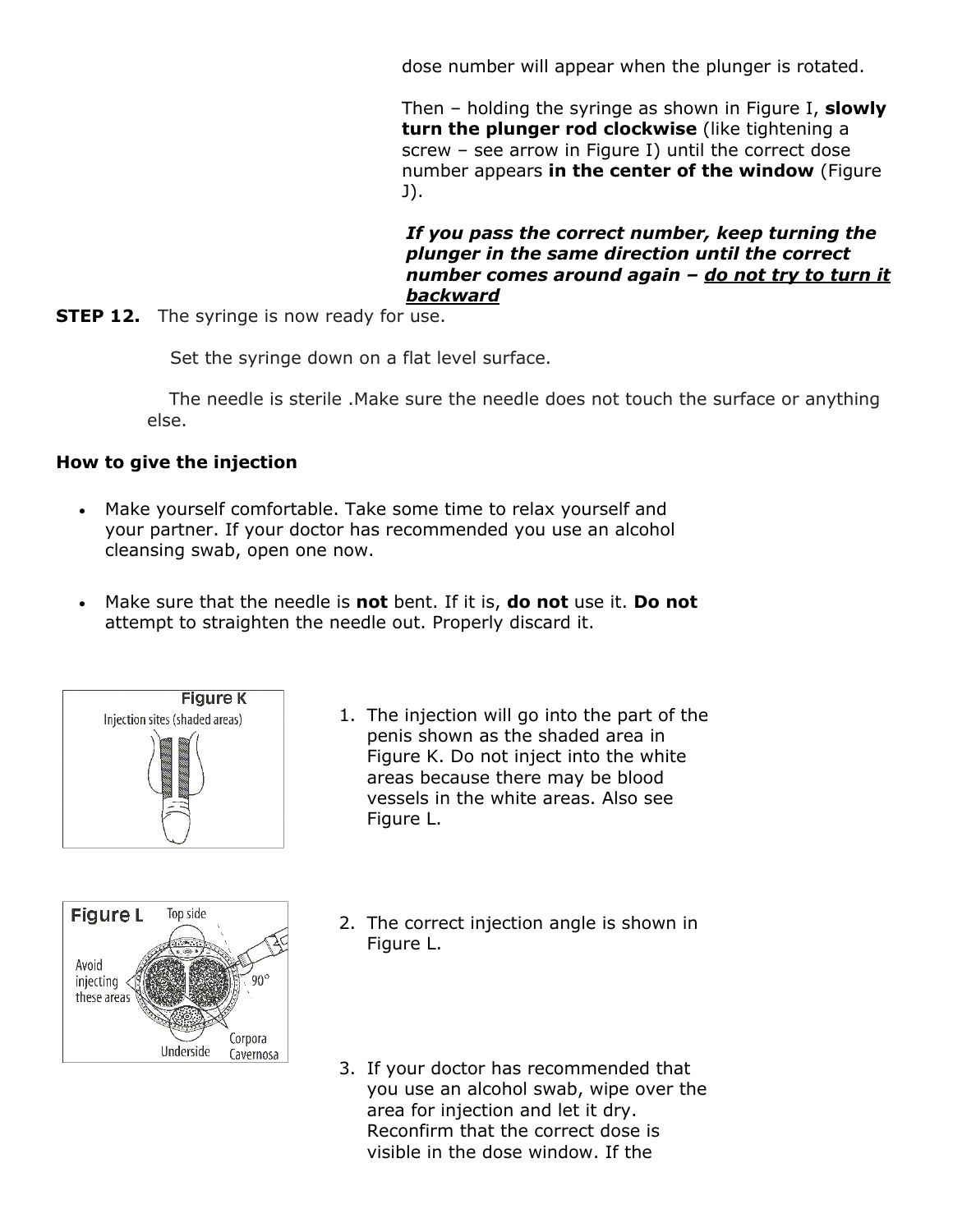correct dose is not in the dose window, repeat Step 11.



- 4. Take hold of the penis from the front, with the first two fingers underneath close to the testicles and the thumb on top (Figure M).
- 5. Gently squeeze the penis between your thumb and finger so that the injection site bulges out. If there is a foreskin on the penis, make sure it is stretched.
- 6. Keeping a firm grip on the penis and taking the syringe in your free hand, push the needle straight through the skin all the way into the bulgy part (corpora cavernosa). Avoid veins or other obvious blood vessels (Figures K and L).
- 7. Push the plunger firmly and steadily until it no longer moves. **Plunger movement may be very small or undetectable if administering a partial dose.**
- 8. If the plunger does not move easily adjust the needle depth slightly and try again. **Do not** force the solution from the syringe.
- 9. After completing the injection, carefully pull the needle out. A drop of liquid may remain on the tip of the needle. Press gently on the injection site with the alcohol swab. Massage the penis to help the Caverject Impulse solution spread through it.

**Some liquid will remain in the syringe** if you delivered a PARTIAL dose. This is expected. Do not try to inject left-over liquid from a partial dose. Syringes used to inject a partial dose must be discarded since each syringe can only be used one time. Discard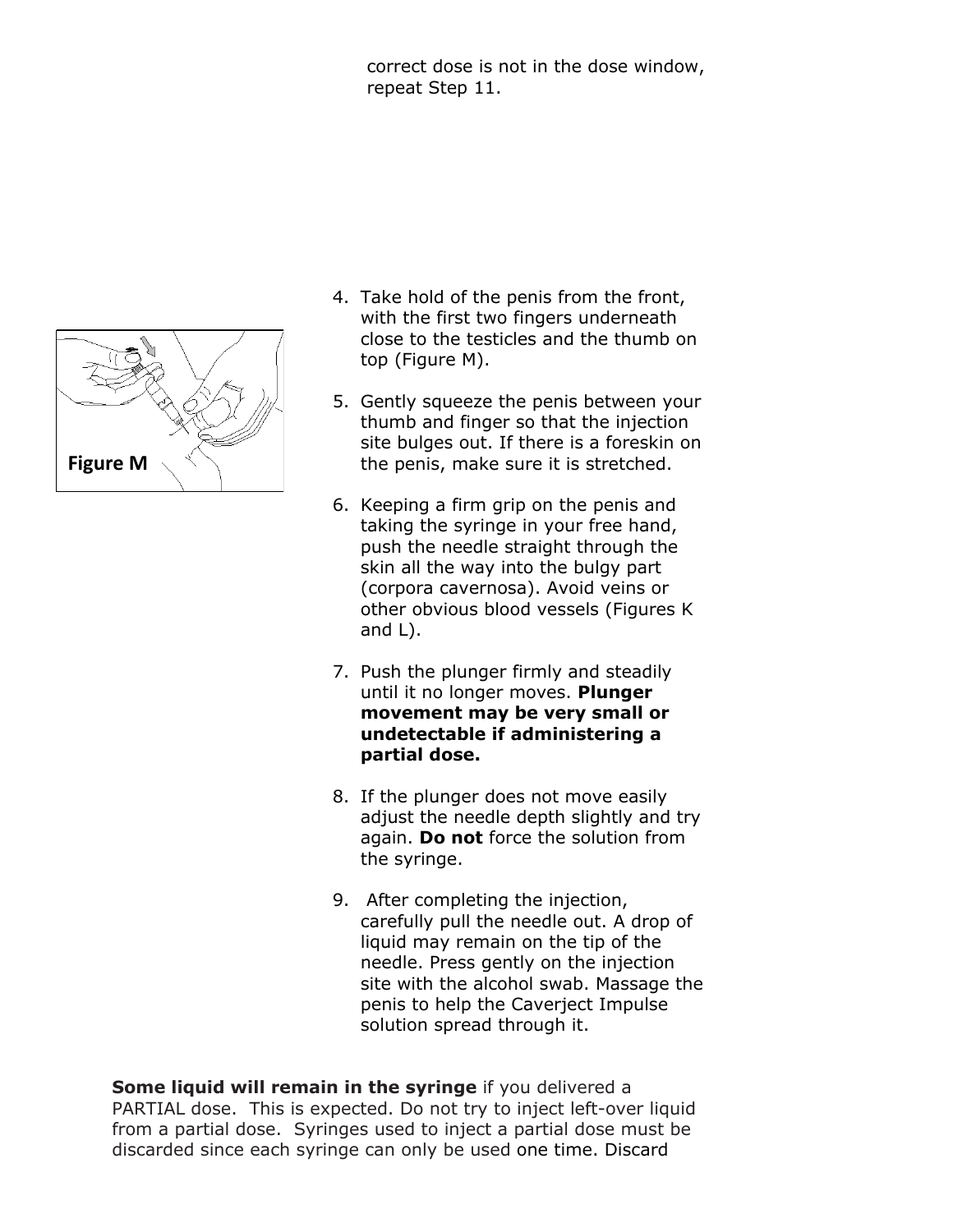syringes with left-over liquid.

- A partial dose is 5 mcg, 10 mcg or 15 mcg for the BLUE plunger syringe.
- $\bullet$  A partial dose is 2.5 mcg, 5 mcg, or 7.5 mcg for the WHITE plunger syringe.

**Do not** keep any solution in the cartridge to use for a second injection. When you have finished with the syringe, discard it carefully as recommended by your doctor, so no one will use it or stick themselves with it.

# **After your injection:**

# **Dispose of your used CAVERJECT IMPULSE syringes and needle.**

- Put your used CAVERJECT IMPULSE syringe and needle in a FDA-cleared sharps disposal container right away after use. Do not throw away (dispose of) loose needles and syringes in your household trash.
- If you do not have a FDA-cleared sharps disposal container, you may use a household container that is:
	- o made of a heavy-duty plastic
	- $\circ$  can be closed with a tight-fitting, puncture-resistant lid, without sharps being able to come out
	- $\circ$  upright and stable during use
	- o leak-resistant
	- o properly labeled to warn of hazardous waste inside the container
- When your sharps disposal container is almost full, you will need to follow your community guidelines for the right way to dispose of your sharps disposal container. There may be state or local laws about how you should throw away used needles and syringes. Do not reuse or share your needles or syringes with other people. For more information about the safe sharps disposal, and for specific information about sharps disposal in the state that you live in, go to the FDA's website at: [http://www.fda.gov/safesharpsdisposal.](http://www.fda.gov/safesharpsdisposal)
- Do not dispose of your used sharps disposal container in your household trash unless your community guidelines permit this. Do not recycle your used sharps disposal container.

# **How should I store CAVERJECT IMPULSE?**

- 1. Store **unmixed** CAVERJECT IMPULSE at room temperature between 68°F to 77°F (20°C to  $25^{\circ}$ C).
- 2. Store **mixed** CAVERJECT IMPULSE between 36-77°F (2°C to 25°C). Do not freeze.
- **3.** CAVERJECT IMPULSE should be used within 24 hours after it is mixed.

# **Keep CAVERJECT IMPULSE and all medicines out of the reach of children.**

This Patient Information and Instructions for Use has been approved by the U.S Food and Drug Administration.

**This product's label may have been updated. For current full prescribing information, please visit [www.pfizer.com](http://www.pfizer.com/).**